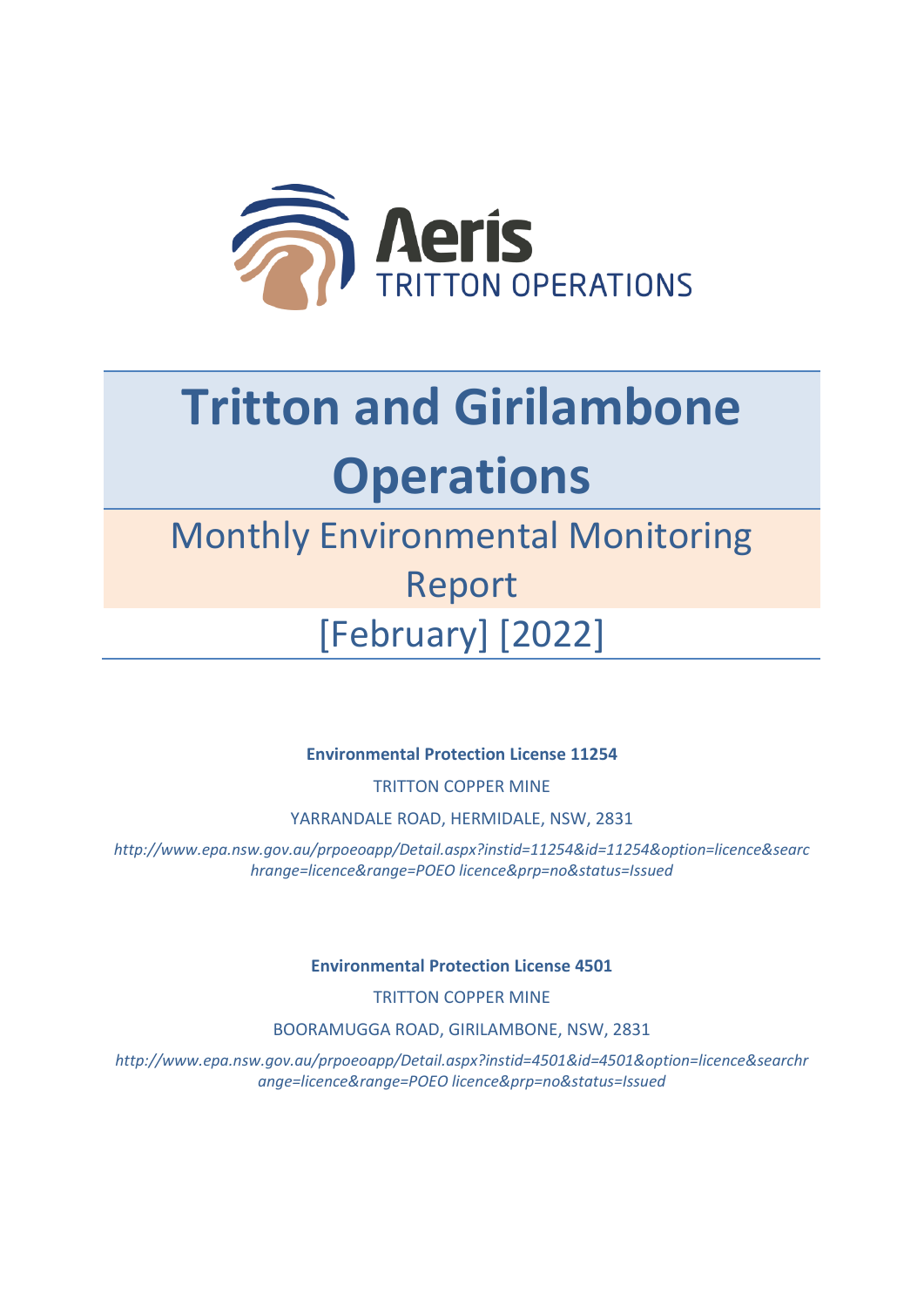

## **[FEBRUARY] [2022] – GROUNDWATER MONITORING REPORT TRITTON OPERATIONS** LICENCE NO.11254

| Licensee: TRITTON RESOURCES LIMITED |                   |             |                      |                    |                         |  |
|-------------------------------------|-------------------|-------------|----------------------|--------------------|-------------------------|--|
|                                     |                   |             | <b>EPL No. 11254</b> |                    |                         |  |
| <b>Sample</b>                       | <b>Monitoring</b> |             |                      |                    |                         |  |
| Point                               | <b>Frequency</b>  | <b>Date</b> | Parameter            | <b>Measurement</b> | Unit                    |  |
| EPA ID                              | Quarterly         | Sampled:    | Arsenic              | 0.001              | $mg/L^1$                |  |
| No. 12 -                            |                   | 22/2/22     | <b>Barium</b>        | 0.01               | mg/L                    |  |
| <b>PZH001</b>                       |                   | Obtained:   | Beryllium            | 0.001              | mg/L                    |  |
|                                     |                   | 4/3/22      | Cadmium              | 0.0002             | mg/L                    |  |
|                                     |                   | Published:  | Chloride             | 4190               | mg/L                    |  |
|                                     |                   | 11/05/2022  | Chromium             | 0.001              | mg/L                    |  |
|                                     |                   |             | Cobalt               | 0.001              | mg/L                    |  |
|                                     |                   |             | Conductivity (EC)    | 14000              | $\mu$ S/cm <sup>2</sup> |  |
|                                     |                   |             | Copper               | 0.019              | mg/L                    |  |
|                                     |                   |             | Iron                 | 0.06               | mg/L                    |  |
|                                     |                   |             | Lead                 | 0.001              | mg/L                    |  |
|                                     |                   |             | Manganese            | 0.008              | mg/L                    |  |
|                                     |                   |             | Mercury              | 0.0001             | mg/L                    |  |
|                                     |                   |             | Nickel               | 0.003              | mg/L                    |  |
|                                     |                   |             | pH                   | 8.05               | pH Unit                 |  |
|                                     |                   |             | Sulfate              | 2260               | mg/L                    |  |
|                                     |                   |             | Vanadium             | 0.01               | mg/L                    |  |
|                                     |                   |             | Zinc                 | 0.037              | mg/L                    |  |
|                                     |                   |             | SWL                  | 8.91               | m <sup>3</sup>          |  |
| EPA ID                              | Quarterly         | Sampled:    | Arsenic              | 0.001              | mg/L                    |  |
| No. 13 -                            |                   | 23/2/22     | <b>Barium</b>        | 0.016              | mg/L                    |  |
| <b>PZH002</b>                       |                   | Obtained:   | Beryllium            | 0.001              | mg/L                    |  |
|                                     |                   | 4/3/22      | Cadmium              | 0.0003             | mg/L                    |  |
|                                     |                   |             | Chloride             | 3530               | mg/L                    |  |
|                                     |                   | Published:  | Chromium             | 0.001              | mg/L                    |  |
|                                     |                   | 11/05/2022  | Cobalt               | 0.004              | mg/L                    |  |
|                                     |                   |             | Conductivity (EC)    | 12400              | µS/cm                   |  |
|                                     |                   |             | Copper               | 0.014              | mg/L                    |  |
|                                     |                   |             | Iron                 | 0.05               | mg/L                    |  |
|                                     |                   |             | Lead                 | 0.001              | mg/L                    |  |
|                                     |                   |             | Manganese            | 0.197              | mg/L                    |  |
|                                     |                   |             | Mercury              | 0.0001             | mg/L                    |  |
|                                     |                   |             | Nickel               | 0.002              | mg/L                    |  |
|                                     |                   |             | pH                   | 8.01               | pH Unit                 |  |

<sup>1</sup> Milligrams per litre

<sup>2</sup> Microsiemens per centimetre

<sup>3</sup> Metres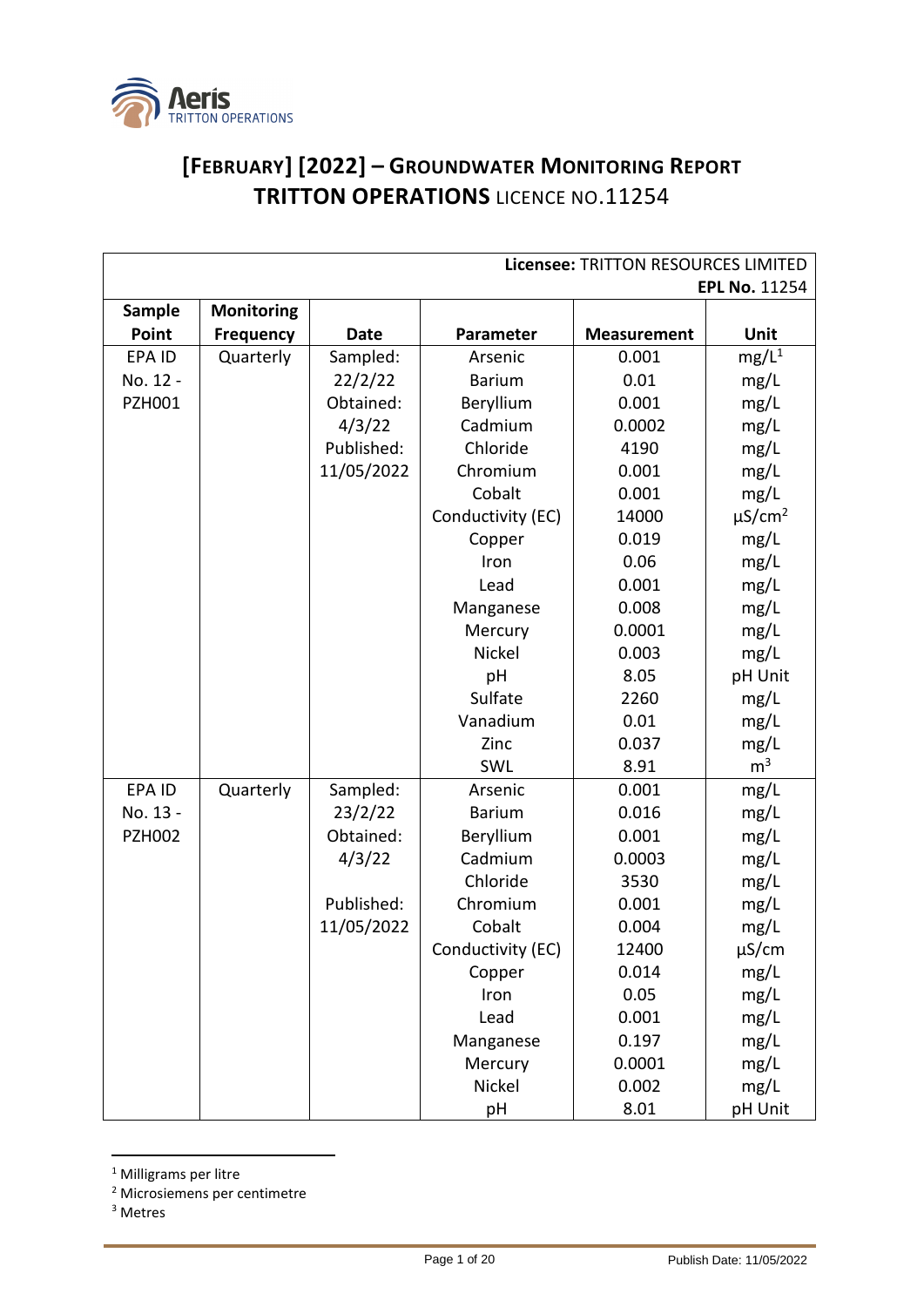

|                           |           |            | Sulfate                    | 1950           | mg/L         |
|---------------------------|-----------|------------|----------------------------|----------------|--------------|
|                           |           |            | Vanadium                   | 0.01           | mg/L         |
|                           |           |            | Zinc                       | 0.031          | mg/L         |
|                           |           |            | SWL                        | 30.37          | m            |
| EPA ID                    | Quarterly | Sampled:   | Arsenic                    | 0.001          | mg/L         |
| No. 14 -                  |           | 23/2/22    | <b>Barium</b>              | 0.02           | mg/L         |
| <b>PZH003</b>             |           |            | Beryllium                  | 0.001          | mg/L         |
|                           |           | Obtained:  | Cadmium                    | 0.0001         | mg/L         |
|                           |           | 4/3/22     | Chloride                   | 5400           | mg/L         |
|                           |           | Published: | Chromium                   | 0.001          | mg/L         |
|                           |           | 11/05/2022 | Cobalt                     | 0.004          | mg/L         |
|                           |           |            | Conductivity (EC)          | 16600          | $\mu$ S/cm   |
|                           |           |            | Copper                     | 0.007          | mg/L         |
|                           |           |            | Iron                       | 0.98           | mg/L         |
|                           |           |            | Lead                       | 0.001          | mg/L         |
|                           |           |            | Manganese                  | 0.274          | mg/L         |
|                           |           |            | Mercury                    | 0.0001         | mg/L         |
|                           |           |            | Nickel                     | 0.004          | mg/L         |
|                           |           |            | pH                         | 7.99           | pH Unit      |
|                           |           |            | Sulfate                    | 2290           | mg/L         |
|                           |           |            | Vanadium                   | 0.01           | mg/L         |
|                           |           |            | Zinc                       | 0.022          | mg/L         |
|                           |           |            | SWL                        | 60.93          | m            |
| EPA ID                    | Quarterly | Sampled:   | Arsenic                    |                | mg/L         |
| No. 15 -                  |           | 23/2/22    | <b>Barium</b>              |                | mg/L         |
| <b>PZH004</b>             |           | Obtained:  | Beryllium                  |                | mg/L         |
|                           |           | <b>DRY</b> | Cadmium                    |                | mg/L         |
|                           |           |            | Chloride                   |                |              |
|                           |           |            |                            |                |              |
|                           |           |            |                            |                | mg/L         |
|                           |           | Published: | Chromium                   |                | mg/L         |
|                           |           | 11/05/2022 | Cobalt                     |                | mg/L         |
|                           |           |            | Conductivity (EC)          |                | $\mu$ S/cm   |
|                           |           |            | Copper                     |                | mg/L         |
|                           |           |            | Iron                       |                | mg/L         |
|                           |           |            | Lead                       |                | mg/L         |
|                           |           |            | Manganese                  |                | mg/L         |
|                           |           |            | Mercury                    |                | mg/L         |
|                           |           |            | Nickel                     |                | mg/L         |
|                           |           |            | pH                         |                | pH Unit      |
|                           |           |            | Sulfate                    |                | mg/L         |
|                           |           |            | Vanadium                   |                | mg/L         |
|                           |           |            | Zinc                       |                | mg/L         |
|                           |           |            | SWL                        |                | m            |
| EPA ID                    | Quarterly | Sampled:   | Arsenic                    | 0.002          | mg/L         |
| No. 16 -<br><b>PZH005</b> |           | 23/2/22    | <b>Barium</b><br>Beryllium | 0.011<br>0.001 | mg/L<br>mg/L |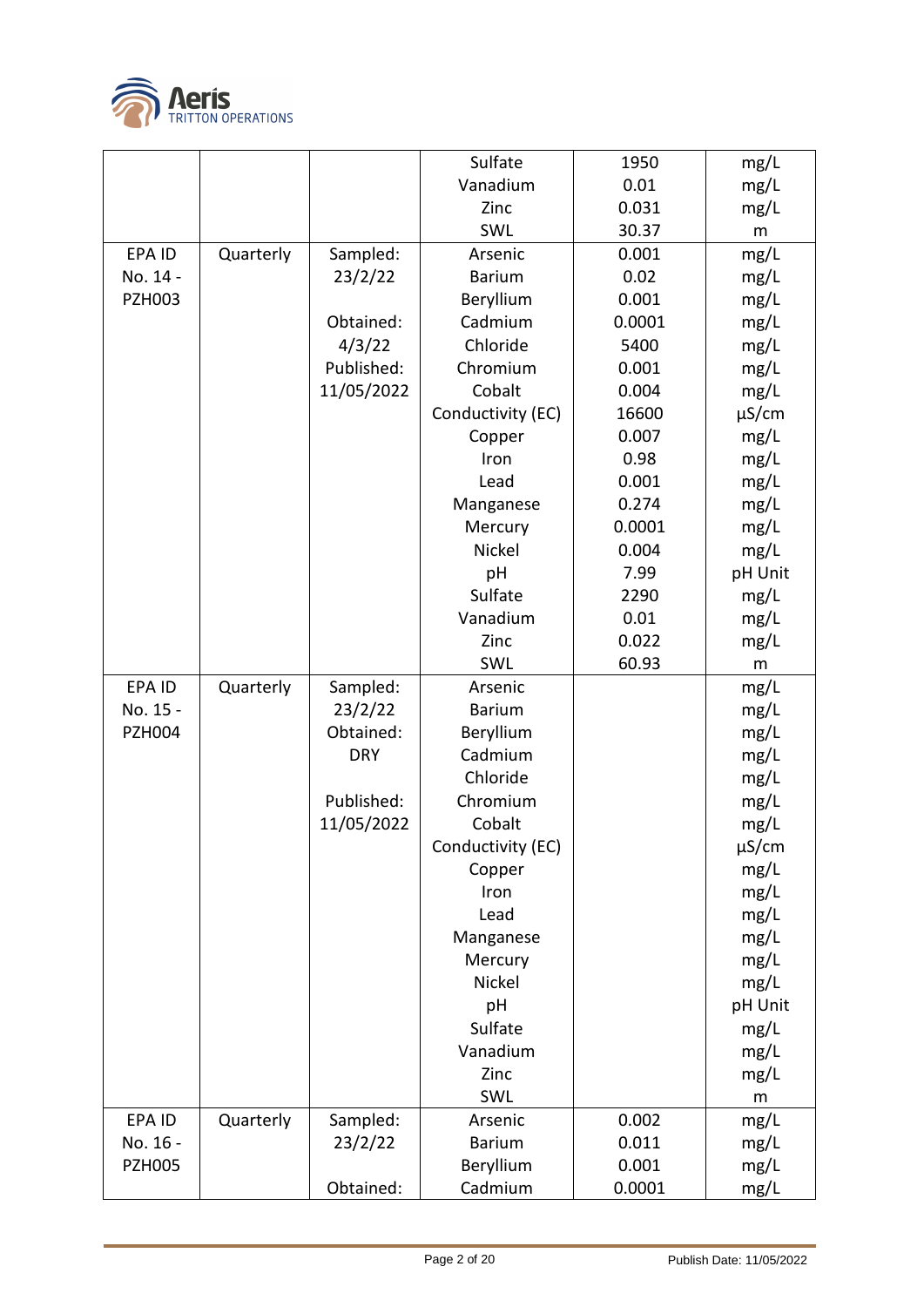

|               |           | 4/3/22     | Chloride          | 4980   | mg/L       |
|---------------|-----------|------------|-------------------|--------|------------|
|               |           | Published: | Chromium          | 0.001  | mg/L       |
|               |           | 11/05/2022 | Cobalt            | 0.003  | mg/L       |
|               |           |            | Conductivity (EC) | 14700  | $\mu$ S/cm |
|               |           |            | Copper            | 0.01   | mg/L       |
|               |           |            | Iron              | 0.05   | mg/L       |
|               |           |            | Lead              | 0.001  | mg/L       |
|               |           |            | Manganese         | 0.168  | mg/L       |
|               |           |            | Mercury           | 0.0001 | mg/L       |
|               |           |            | Nickel            | 0.034  | mg/L       |
|               |           |            | pH                | 7.81   | pH Unit    |
|               |           |            | Sulfate           | 1140   | mg/L       |
|               |           |            | Vanadium          | 0.01   | mg/L       |
|               |           |            | Zinc              | 0.023  | mg/L       |
|               |           |            | SWL               | 14.02  | m          |
|               |           |            |                   |        |            |
| EPA ID        | Quarterly | Sampled:   | Arsenic           | 0.002  | mg/L       |
| No. 17 -      |           | 23/2/22    | <b>Barium</b>     | 0.016  | mg/L       |
| <b>PZH006</b> |           |            | Beryllium         | 0.001  | mg/L       |
|               |           | Obtained:  | Cadmium           | 0.0008 | mg/L       |
|               |           | 4/3/22     | Chloride          | 4410   | mg/L       |
|               |           | Published: | Chromium          | 0.001  | mg/L       |
|               |           | 11/05/2022 | Cobalt            | 0.008  | mg/L       |
|               |           |            | Conductivity (EC) | 13900  | $\mu$ S/cm |
|               |           |            | Copper            | 0.101  | mg/L       |
|               |           |            | Iron              | 0.55   | mg/L       |
|               |           |            | Lead              | 0.001  | mg/L       |
|               |           |            | Manganese         | 0.179  | mg/L       |
|               |           |            | Mercury           | 0.0001 | mg/L       |
|               |           |            | Nickel            | 0.015  | mg/L       |
|               |           |            | pH                | 8.1    | pH Unit    |
|               |           |            | Sulfate           | 1790   | mg/L       |
|               |           |            | Vanadium          | 0.01   | mg/L       |
|               |           |            | Zinc              | 0.095  | mg/L       |
|               |           |            | SWL               | 37.85  | m          |
| EPA ID        | Quarterly | Sampled:   | Arsenic           |        | mg/L       |
| No. 18 -      |           | D/M/Y      | <b>Barium</b>     |        | mg/L       |
| <b>PZH007</b> |           |            | Beryllium         |        | mg/L       |
|               |           | Obtained:  | Cadmium           |        | mg/L       |
|               |           | D/M/Y      | Chloride          |        | mg/L       |
|               |           |            | Chromium          |        | mg/L       |
|               |           | Published: | Cobalt            |        | mg/L       |
|               |           | 11/05/2022 | Conductivity (EC) |        | $\mu$ S/cm |
|               |           |            | Copper            |        | mg/L       |
|               |           |            | Iron              |        | mg/L       |
|               |           |            | Lead              |        | mg/L       |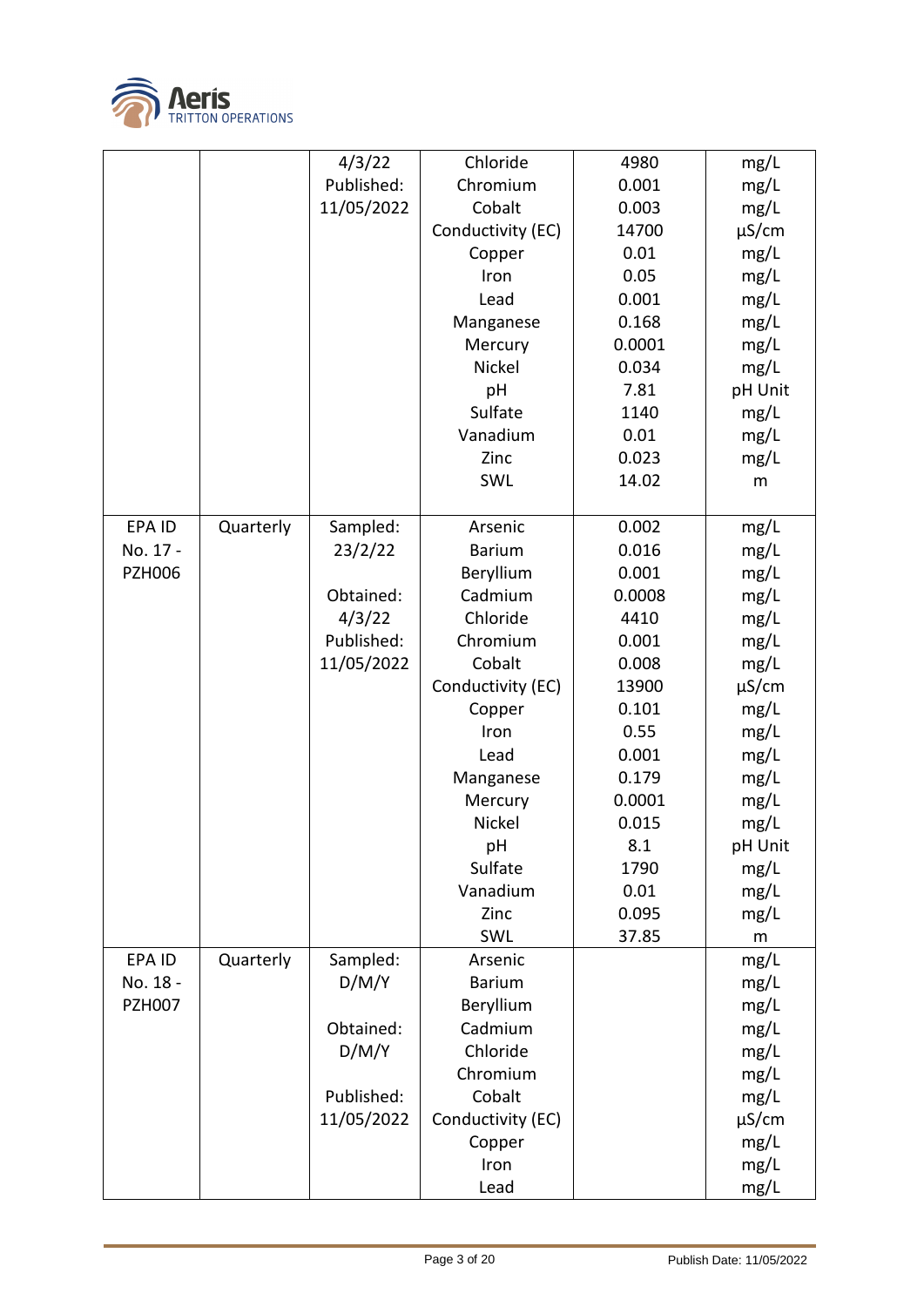

|               |           |            | Manganese         | mg/L       |
|---------------|-----------|------------|-------------------|------------|
|               |           |            | Mercury           | mg/L       |
|               |           |            | Nickel            | mg/L       |
|               |           |            | pH                | pH Unit    |
|               |           |            | Sulfate           | mg/L       |
|               |           |            | Vanadium          | mg/L       |
|               |           |            | Zinc              | mg/L       |
|               |           |            | SWL               | ${\sf m}$  |
| EPA ID        | Quarterly | Sampled:   | Arsenic           | mg/L       |
| No. 19 -      |           | D/M/Y      | <b>Barium</b>     | mg/L       |
| <b>PZH008</b> |           |            | Beryllium         | mg/L       |
|               |           | Obtained:  | Cadmium           | mg/L       |
|               |           | D/M/Y      | Chloride          | mg/L       |
|               |           |            | Chromium          | mg/L       |
|               |           | Published: | Cobalt            | mg/L       |
|               |           | 11/05/2022 | Conductivity (EC) | $\mu$ S/cm |
|               |           |            | Copper            | mg/L       |
|               |           |            | Iron              | mg/L       |
|               |           |            | Lead              | mg/L       |
|               |           |            | Manganese         | mg/L       |
|               |           |            | Mercury           | mg/L       |
|               |           |            | Nickel            | mg/L       |
|               |           |            | pH                | pH Unit    |
|               |           |            | Sulfate           | mg/L       |
|               |           |            | Vanadium          | mg/L       |
|               |           |            | Zinc              | mg/L       |
|               |           |            | SWL               | m          |
| EPA ID        | Quarterly | Sampled:   | Arsenic           | mg/L       |
| No. 20 -      |           | D/M/Y      | <b>Barium</b>     | mg/L       |
| <b>PZH009</b> |           |            | Beryllium         | mg/L       |
|               |           | Obtained:  | Cadmium           | mg/L       |
|               |           | D/M/Y      | Chloride          | mg/L       |
|               |           |            | Chromium          | mg/L       |
|               |           | Published: | Cobalt            | mg/L       |
|               |           | 11/05/2022 | Conductivity (EC) | $\mu$ S/cm |
|               |           |            | Copper            | mg/L       |
|               |           |            | Iron              | mg/L       |
|               |           |            | Lead              | mg/L       |
|               |           |            | Manganese         | mg/L       |
|               |           |            | Mercury           | mg/L       |
|               |           |            | Nickel            | mg/L       |
|               |           |            | pH                | pH Unit    |
|               |           |            | Sulfate           | mg/L       |
|               |           |            | Vanadium          | mg/L       |
|               |           |            | Zinc              | mg/L       |
|               |           |            | SWL               | ${\sf m}$  |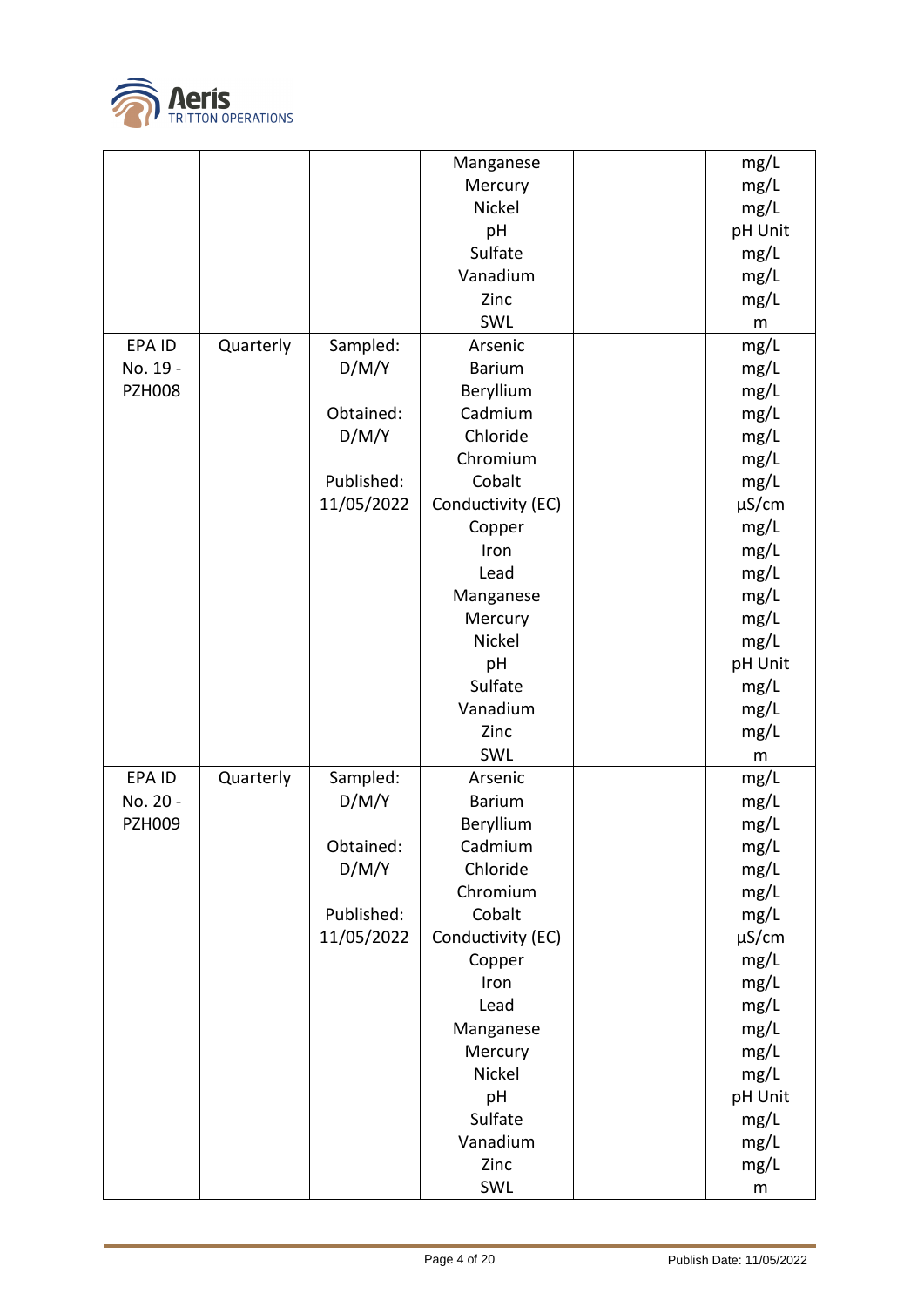

| EPA ID        | Quarterly | Sampled:   | Arsenic           | mg/L       |
|---------------|-----------|------------|-------------------|------------|
| No. 22 -      |           | D/M/Y      | <b>Barium</b>     | mg/L       |
| <b>PZH013</b> |           |            | Beryllium         | mg/L       |
|               |           | Obtained:  | Cadmium           | mg/L       |
|               |           | D/M/Y      | Chloride          | mg/L       |
|               |           |            | Chromium          | mg/L       |
|               |           | Published: | Cobalt            | mg/L       |
|               |           | 11/05/2022 | Conductivity (EC) | $\mu$ S/cm |
|               |           |            | Copper            | mg/L       |
|               |           |            | Iron              | mg/L       |
|               |           |            | Lead              | mg/L       |
|               |           |            | Manganese         | mg/L       |
|               |           |            | Mercury           | mg/L       |
|               |           |            | Nickel            | mg/L       |
|               |           |            | pH                | pH Unit    |
|               |           |            | Sulfate           | mg/L       |
|               |           |            | Vanadium          | mg/L       |
|               |           |            | Zinc              | mg/L       |
|               |           |            | SWL               | m          |
| <b>EPAID</b>  | Quarterly | Sampled:   | Arsenic           | mg/L       |
| No. 23 -      |           | D/M/Y      | <b>Barium</b>     | mg/L       |
| PZH014        |           |            | Beryllium         | mg/L       |
|               |           | Obtained:  | Cadmium           | mg/L       |
|               |           | D/M/Y      | Chloride          | mg/L       |
|               |           |            | Chromium          | mg/L       |
|               |           | Published: | Cobalt            | mg/L       |
|               |           | 11/05/2022 | Conductivity (EC) | $\mu$ S/cm |
|               |           |            | Copper            | mg/L       |
|               |           |            | Iron              | mg/L       |
|               |           |            | Lead              | mg/L       |
|               |           |            | Manganese         | mg/L       |
|               |           |            | Mercury           | mg/L       |
|               |           |            | Nickel            | mg/L       |
|               |           |            | pH                | pH Unit    |
|               |           |            | Sulfate           | mg/L       |
|               |           |            | Vanadium          | mg/L       |
|               |           |            | Zinc              |            |
|               |           |            | SWL               | mg/L       |
| EPA ID        | Quarterly | Sampled:   | Arsenic           | m<br>mg/L  |
| No. 24 -      |           | D/M/Y      | <b>Barium</b>     | mg/L       |
| <b>PZH015</b> |           |            | Beryllium         | mg/L       |
|               |           | Obtained:  | Cadmium           |            |
|               |           |            | Chloride          | mg/L       |
|               |           | D/M/Y      |                   | mg/L       |
|               |           |            | Chromium          | mg/L       |
|               |           | Published: | Cobalt            | mg/L       |
|               |           | 11/05/2022 | Conductivity (EC) | $\mu$ S/cm |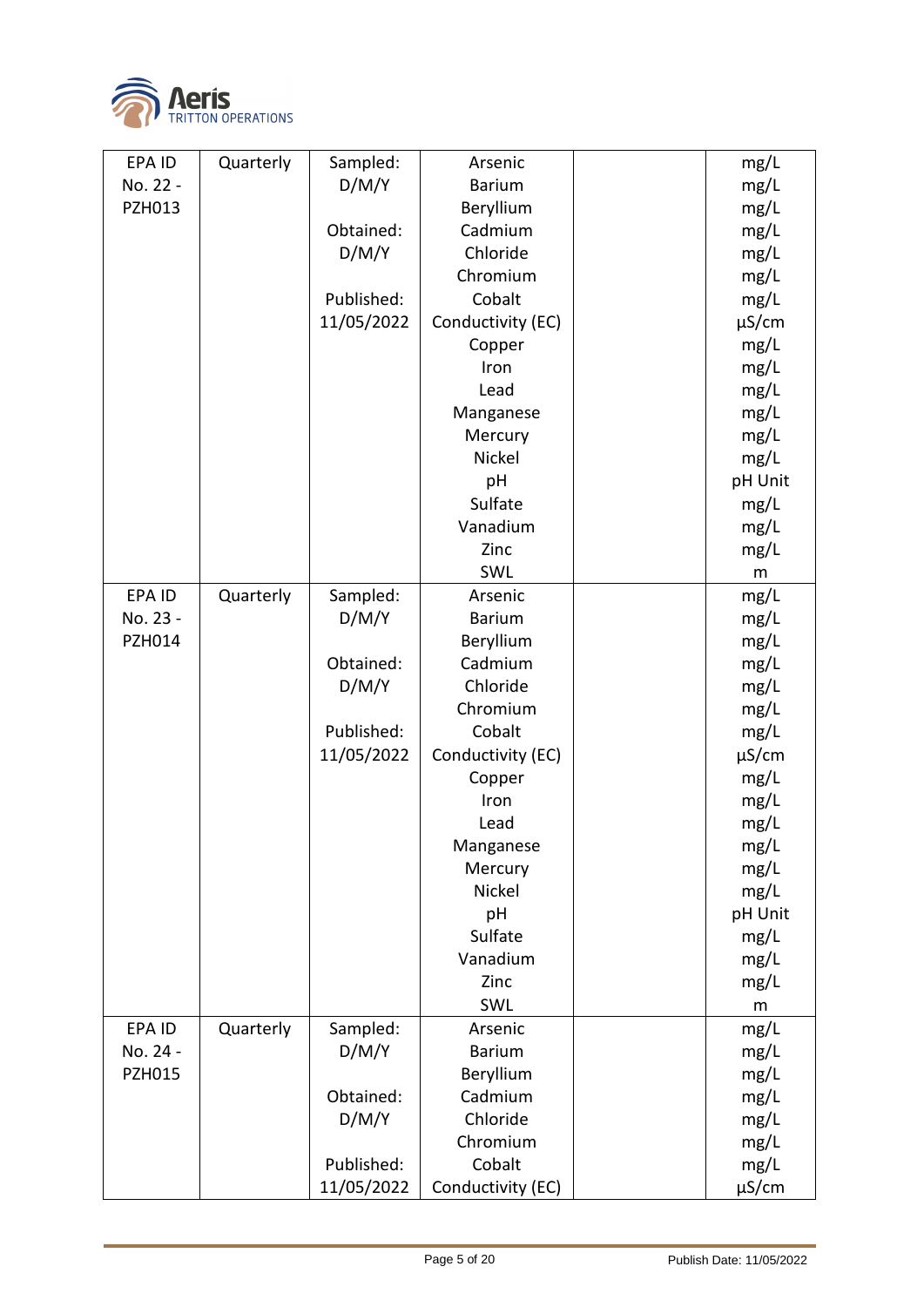

|               |           |            | Copper            | mg/L       |
|---------------|-----------|------------|-------------------|------------|
|               |           |            | Iron              | mg/L       |
|               |           |            | Lead              | mg/L       |
|               |           |            | Manganese         | mg/L       |
|               |           |            | Mercury           | mg/L       |
|               |           |            | Nickel            | mg/L       |
|               |           |            | pH                | pH Unit    |
|               |           |            | Sulfate           | mg/L       |
|               |           |            | Vanadium          |            |
|               |           |            |                   | mg/L       |
|               |           |            | Zinc              | mg/L       |
|               |           |            | SWL               | m          |
| EPA ID        | Quarterly | Sampled:   | Arsenic           | mg/L       |
| No. 25 -      |           | D/M/Y      | <b>Barium</b>     | mg/L       |
| PZH017        |           |            | Beryllium         | mg/L       |
|               |           | Obtained:  | Cadmium           | mg/L       |
|               |           | D/M/Y      | Chloride          | mg/L       |
|               |           |            | Chromium          | mg/L       |
|               |           | Published: | Cobalt            | mg/L       |
|               |           | 11/05/2022 | Conductivity (EC) | µS/cm      |
|               |           |            | Copper            | mg/L       |
|               |           |            | Iron              | mg/L       |
|               |           |            | Lead              | mg/L       |
|               |           |            | Manganese         | mg/L       |
|               |           |            | Mercury           | mg/L       |
|               |           |            | Nickel            | mg/L       |
|               |           |            | pH                | pH Unit    |
|               |           |            | Sulfate           | mg/L       |
|               |           |            | Vanadium          | mg/L       |
|               |           |            | Zinc              | mg/L       |
|               |           |            | SWL               | m          |
| EPA ID        | Quarterly | Sampled:   | Arsenic           | mg/L       |
| No. 26 -      |           | D/M/Y      | <b>Barium</b>     | mg/L       |
| <b>PZH018</b> |           |            | Beryllium         | mg/L       |
|               |           | Obtained:  | Cadmium           | mg/L       |
|               |           | D/M/Y      | Chloride          | mg/L       |
|               |           |            | Chromium          | mg/L       |
|               |           | Published: | Cobalt            | mg/L       |
|               |           | 11/05/2022 | Conductivity (EC) |            |
|               |           |            |                   | $\mu$ S/cm |
|               |           |            | Copper            | mg/L       |
|               |           |            | Iron              | mg/L       |
|               |           |            | Lead              | mg/L       |
|               |           |            | Manganese         | mg/L       |
|               |           |            | Mercury           | mg/L       |
|               |           |            | Nickel            | mg/L       |
|               |           |            | pH                | pH Unit    |
|               |           |            | Sulfate           | mg/L       |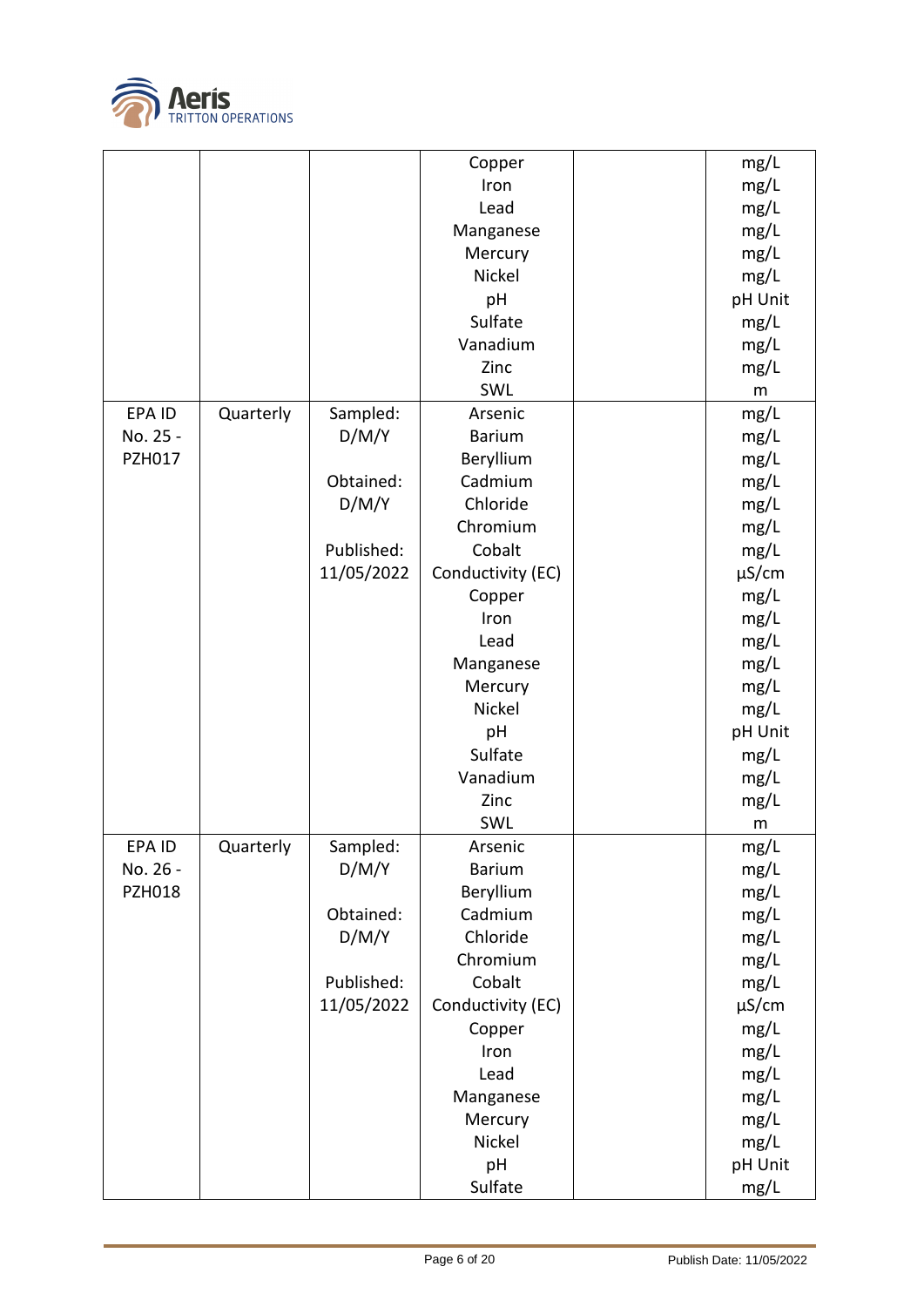

|               |           |            | Vanadium          | mg/L       |
|---------------|-----------|------------|-------------------|------------|
|               |           |            | Zinc              | mg/L       |
|               |           |            | SWL               | m          |
| EPA ID        | Quarterly | Sampled:   | Arsenic           | mg/L       |
| No. 27 -      |           | D/M/Y      | <b>Barium</b>     | mg/L       |
| PZH019        |           |            | Beryllium         | mg/L       |
|               |           | Obtained:  | Cadmium           | mg/L       |
|               |           | D/M/Y      | Chloride          | mg/L       |
|               |           |            | Chromium          | mg/L       |
|               |           | Published: | Cobalt            | mg/L       |
|               |           | 11/05/2022 | Conductivity (EC) | $\mu$ S/cm |
|               |           |            | Copper            | mg/L       |
|               |           |            | Iron              | mg/L       |
|               |           |            | Lead              | mg/L       |
|               |           |            | Manganese         | mg/L       |
|               |           |            | Mercury           | mg/L       |
|               |           |            | Nickel            | mg/L       |
|               |           |            | pH                | pH Unit    |
|               |           |            | Sulfate           | mg/L       |
|               |           |            | Vanadium          | mg/L       |
|               |           |            | Zinc              | mg/L       |
|               |           |            | SWL               | m          |
| <b>EPAID</b>  | Quarterly | Sampled:   | Arsenic           | mg/L       |
| No. 28 -      |           | D/M/Y      | <b>Barium</b>     | mg/L       |
| <b>PZH020</b> |           |            | Beryllium         | mg/L       |
|               |           | Obtained:  | Cadmium           | mg/L       |
|               |           | D/M/Y      | Chloride          | mg/L       |
|               |           |            | Chromium          | mg/L       |
|               |           | Published: | Cobalt            | mg/L       |
|               |           | 11/05/2022 | Conductivity (EC) | $\mu$ S/cm |
|               |           |            | Copper            | mg/L       |
|               |           |            | Iron              | mg/L       |
|               |           |            | Lead              | mg/L       |
|               |           |            | Manganese         | mg/L       |
|               |           |            | Mercury           | mg/L       |
|               |           |            | Nickel            | mg/L       |
|               |           |            | pH                | pH Unit    |
|               |           |            | Sulfate           | mg/L       |
|               |           |            | Vanadium          | mg/L       |
|               |           |            | Zinc              | mg/L       |
|               |           |            | SWL               | m          |
| EPA ID No.    | Quarterly | Sampled:   | Arsenic           | mg/L       |
| $29 -$        |           | D/M/Y      | <b>Barium</b>     | mg/L       |
| PZH021        |           |            | Beryllium         | mg/L       |
|               |           | Obtained:  | Cadmium           | mg/L       |
|               |           | D/M/Y      | Chloride          | mg/L       |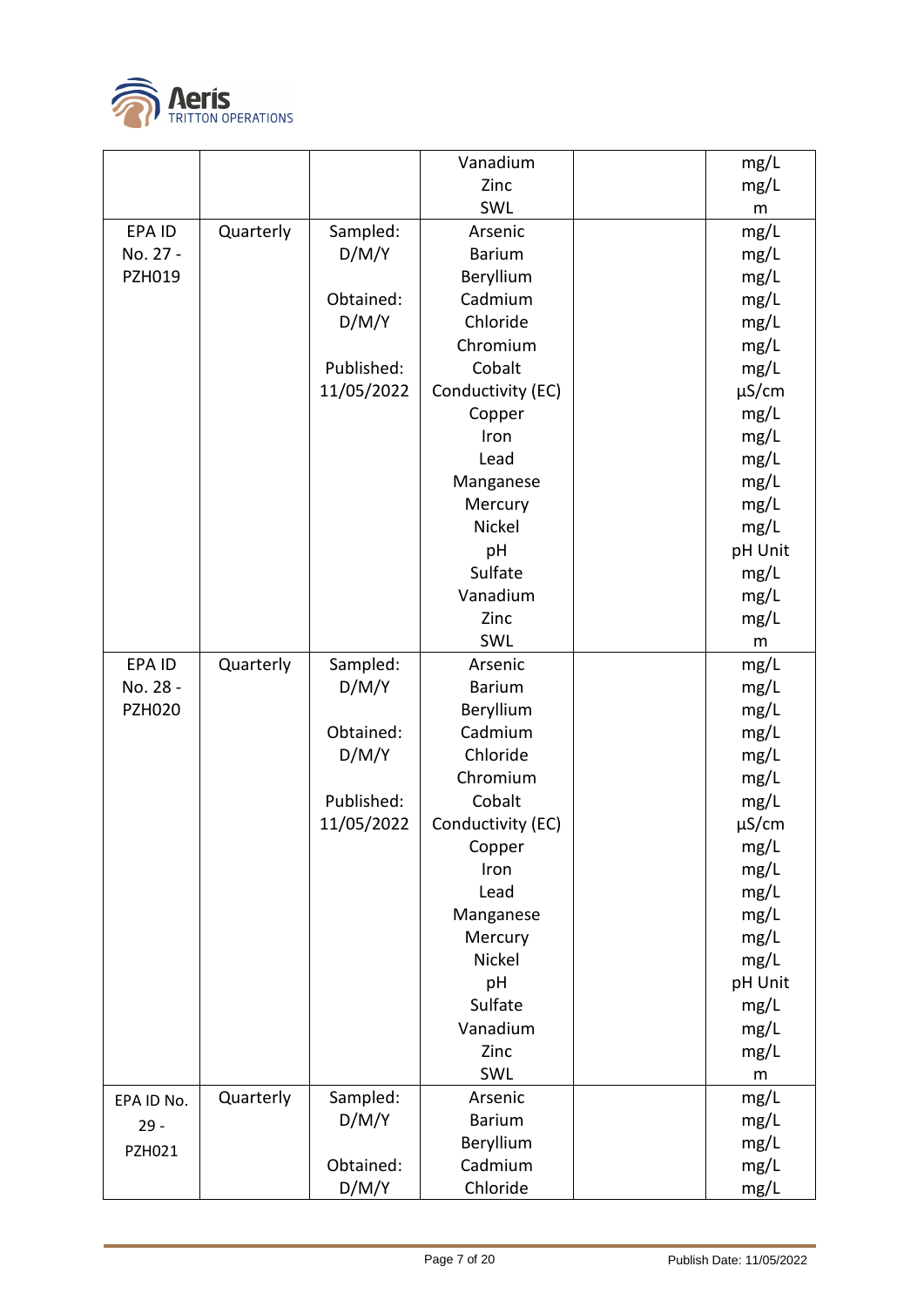

|               |           |                   | Chromium             | mg/L       |
|---------------|-----------|-------------------|----------------------|------------|
|               |           | Published:        | Cobalt               | mg/L       |
|               |           | 11/05/2022        | Conductivity (EC)    | $\mu$ S/cm |
|               |           |                   | Copper               | mg/L       |
|               |           |                   | Iron                 | mg/L       |
|               |           |                   | Lead                 | mg/L       |
|               |           |                   | Manganese            | mg/L       |
|               |           |                   | Mercury              | mg/L       |
|               |           |                   | Nickel               | mg/L       |
|               |           |                   | pH                   | pH Unit    |
|               |           |                   | Sulfate              | mg/L       |
|               |           |                   | Vanadium             | mg/L       |
|               |           |                   | Zinc                 |            |
|               |           |                   | SWL                  | mg/L       |
| <b>EPAID</b>  | Quarterly |                   | Arsenic              | ${\sf m}$  |
| No. 30 -      |           | Sampled:<br>D/M/Y | <b>Barium</b>        | mg/L       |
| <b>PZH022</b> |           |                   |                      | mg/L       |
|               |           |                   | Beryllium<br>Cadmium | mg/L       |
|               |           | Obtained:         |                      | mg/L       |
|               |           | D/M/Y             | Chloride             | mg/L       |
|               |           |                   | Chromium             | mg/L       |
|               |           | Published:        | Cobalt               | mg/L       |
|               |           | 11/05/2022        | Conductivity (EC)    | $\mu$ S/cm |
|               |           |                   | Copper               | mg/L       |
|               |           |                   | Iron                 | mg/L       |
|               |           |                   | Lead                 | mg/L       |
|               |           |                   | Manganese            | mg/L       |
|               |           |                   | Mercury              | mg/L       |
|               |           |                   | Nickel               | mg/L       |
|               |           |                   | pH                   | pH Unit    |
|               |           |                   | Sulfate              | mg/L       |
|               |           |                   | Vanadium             | mg/L       |
|               |           |                   | Zinc                 | mg/L       |
|               |           |                   | SWL                  | m          |
| EPA ID        | Quarterly | Sampled:          | Arsenic              | mg/L       |
| No. 31 -      |           | D/M/Y             | <b>Barium</b>        | mg/L       |
| <b>PZH023</b> |           |                   | Beryllium            | mg/L       |
|               |           | Obtained:         | Cadmium              | mg/L       |
|               |           | D/M/Y             | Chloride             | mg/L       |
|               |           |                   | Chromium             | mg/L       |
|               |           | Published:        | Cobalt               | mg/L       |
|               |           | 11/05/2022        | Conductivity (EC)    | $\mu$ S/cm |
|               |           |                   | Copper               | mg/L       |
|               |           |                   | Iron                 | mg/L       |
|               |           |                   | Lead                 | mg/L       |
|               |           |                   | Manganese            | mg/L       |
|               |           |                   | Mercury              | mg/L       |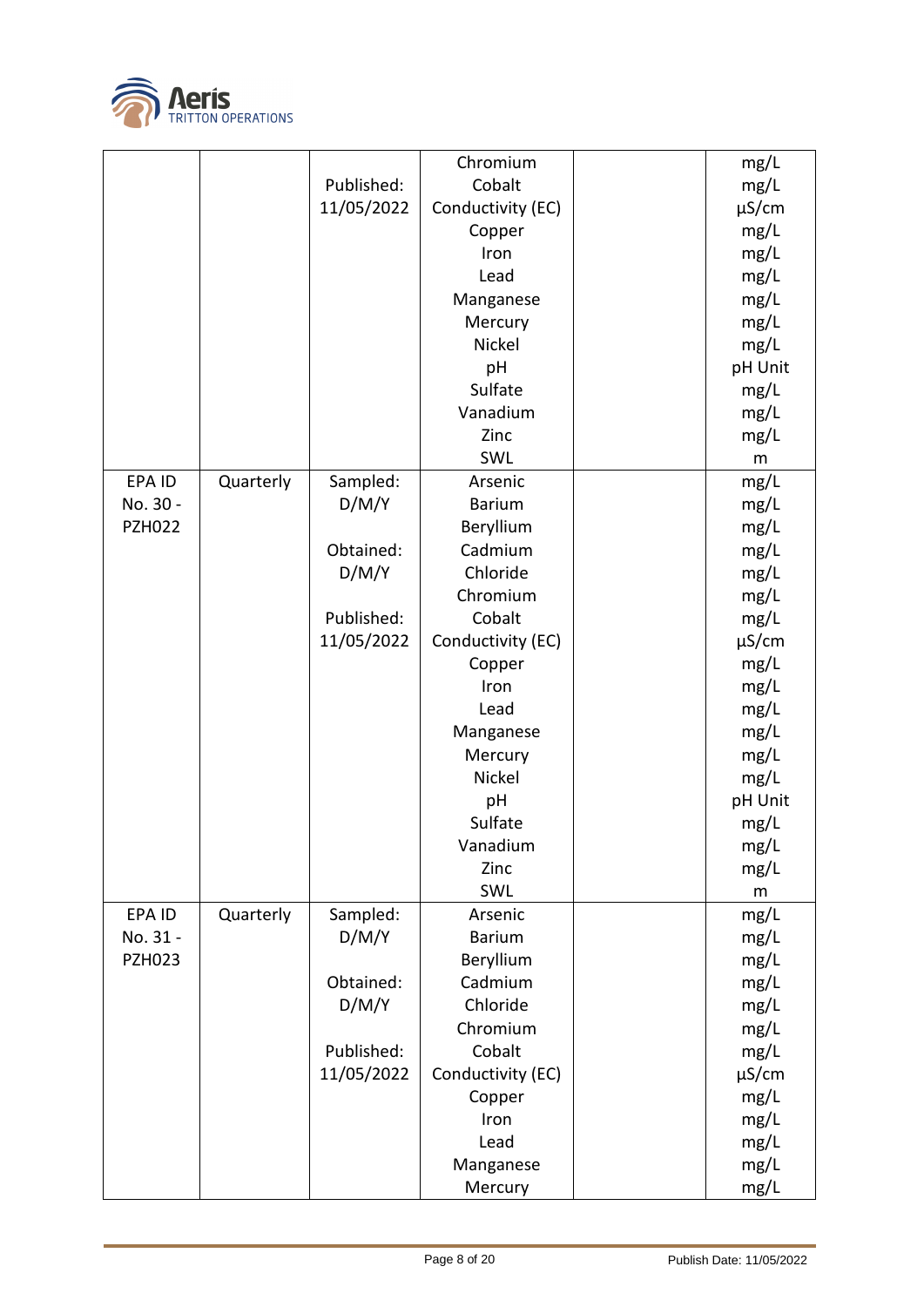

|  | Nickel   | mg/L    |
|--|----------|---------|
|  | pH       | pH Unit |
|  | Sulfate  | mg/L    |
|  | Vanadium | mg/L    |
|  | Zinc     | mg/L    |
|  | SWL      | m       |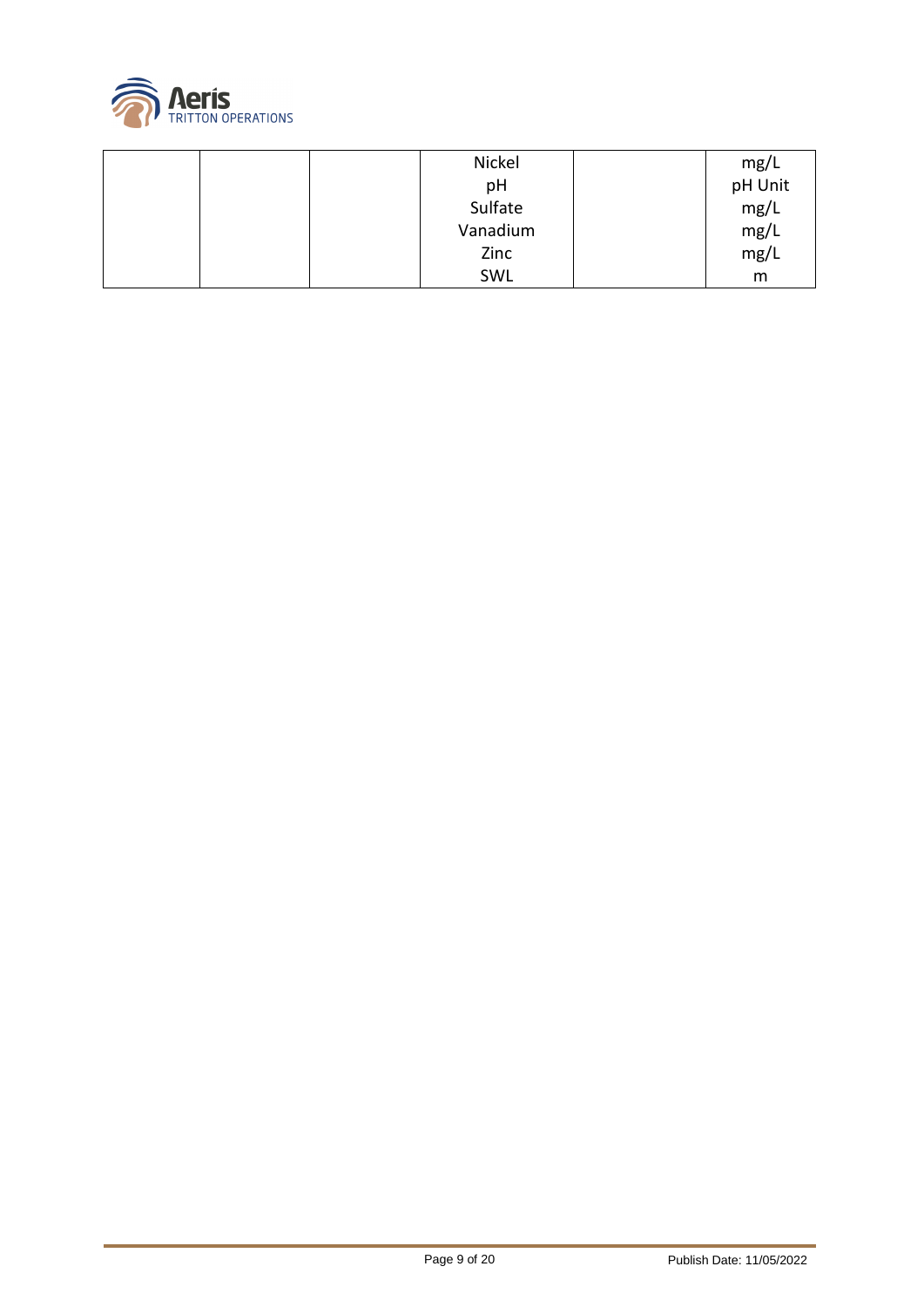

## **[FEBRUARY] [2022] – GROUNDWATER MONITORING REPORT GIRILAMBONE OPERATIONS** LICENCE NO.4501

| Licensee: TRITTON RESOURCES LIMITED |                   |             |                   |                    |                     |  |
|-------------------------------------|-------------------|-------------|-------------------|--------------------|---------------------|--|
|                                     |                   |             |                   |                    | <b>EPL No. 4501</b> |  |
| Sample                              | <b>Monitoring</b> |             |                   |                    |                     |  |
| Point                               | <b>Frequency</b>  | <b>Date</b> | Parameter         | <b>Measurement</b> | Unit                |  |
| EPA ID                              | Monthly           | Sampled:    | Arsenic           |                    | mg/L                |  |
| No. 2 -                             |                   |             | <b>Barium</b>     |                    | mg/L                |  |
| <b>GIP224</b>                       |                   | Obtained:   | Beryllium         |                    | mg/L                |  |
|                                     |                   |             | Cadmium           |                    | mg/L                |  |
|                                     |                   | Published:  | Chloride          |                    | mg/L                |  |
|                                     |                   | 11/05/2022  | Chromium          |                    | mg/L                |  |
|                                     |                   |             | Cobalt            |                    | mg/L                |  |
|                                     |                   |             | Conductivity (EC) |                    | $\mu$ S/cm          |  |
|                                     |                   |             | Copper            |                    | mg/L                |  |
|                                     |                   |             | Iron              |                    | mg/L                |  |
|                                     |                   |             | Lead              |                    | mg/L                |  |
|                                     |                   |             | Manganese         |                    | mg/L                |  |
|                                     |                   |             | Mercury           |                    | mg/L                |  |
|                                     |                   |             | <b>Nickel</b>     |                    | mg/L                |  |
|                                     |                   |             | pH                |                    | pH Unit             |  |
|                                     |                   |             | Sulfate           |                    | mg/L                |  |
|                                     |                   |             | Vanadium          |                    | mg/L                |  |
|                                     |                   |             | Zinc              |                    | mg/L                |  |
|                                     |                   |             | SWL               |                    | m                   |  |
| EPA ID                              | Monthly           | Sampled:    | Arsenic           |                    | mg/L                |  |
| No. 3 -                             |                   |             | <b>Barium</b>     |                    | mg/L                |  |
| <b>GIP225</b>                       |                   | Obtained:   | Beryllium         |                    | mg/L                |  |
|                                     |                   |             | Cadmium           |                    | mg/L                |  |
|                                     |                   | Published:  | Chloride          |                    | mg/L                |  |
|                                     |                   | 11/05/2022  | Chromium          |                    | mg/L                |  |
|                                     |                   |             | Cobalt            |                    | mg/L                |  |
|                                     |                   |             | Conductivity (EC) |                    | $\mu$ S/cm          |  |
|                                     |                   |             | Copper            |                    | mg/L                |  |
|                                     |                   |             | Iron              |                    | mg/L                |  |
|                                     |                   |             | Lead              |                    | mg/L                |  |
|                                     |                   |             | Manganese         |                    | mg/L                |  |
|                                     |                   |             | Mercury           |                    | mg/L                |  |
|                                     |                   |             | Nickel            |                    | mg/L                |  |
|                                     |                   |             | pH                |                    | pH Unit             |  |
|                                     |                   |             | Sulfate           |                    | mg/L                |  |
|                                     |                   |             | Vanadium          |                    | mg/L                |  |
|                                     |                   |             | Zinc              |                    | mg/L                |  |
|                                     |                   |             | SWL               |                    | ${\sf m}$           |  |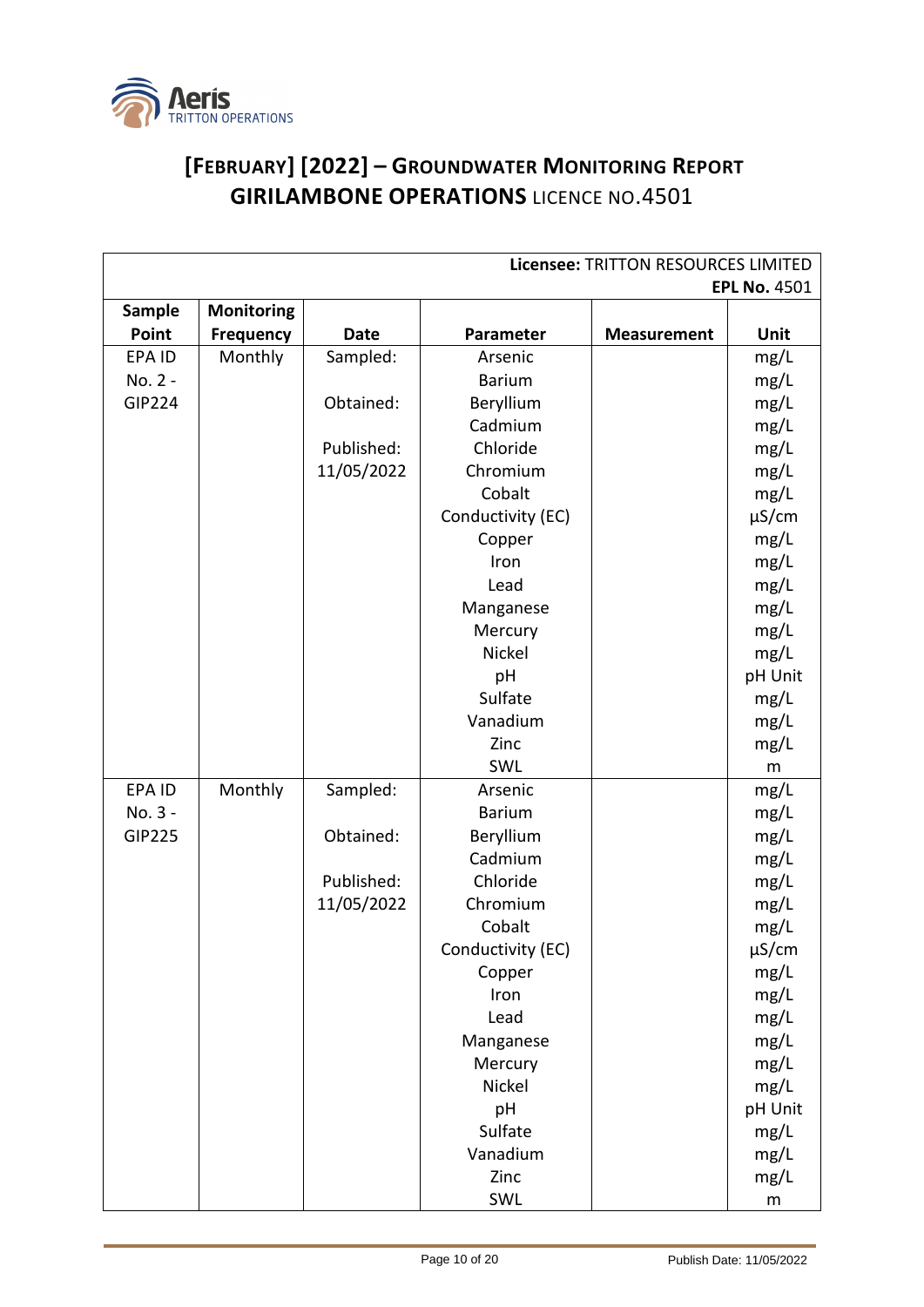

| EPA ID        | Quarterly | Sampled:   | Arsenic           |        | mg/L       |
|---------------|-----------|------------|-------------------|--------|------------|
| No. 4 -       |           |            | <b>Barium</b>     |        | mg/L       |
| <b>GIP234</b> |           | Obtained:  | Beryllium         |        | mg/L       |
|               |           |            | Cadmium           |        | mg/L       |
|               |           | Published: | Chloride          |        | mg/L       |
|               |           | 11/05/2022 | Chromium          |        | mg/L       |
|               |           |            | Cobalt            |        | mg/L       |
|               |           |            | Conductivity (EC) |        | $\mu$ S/cm |
|               |           |            | Copper            |        | mg/L       |
|               |           |            | Iron              |        | mg/L       |
|               |           |            | Lead              |        | mg/L       |
|               |           |            | Manganese         |        | mg/L       |
|               |           |            | Mercury           |        | mg/L       |
|               |           |            | Nickel            |        | mg/L       |
|               |           |            | pH                |        | pH Unit    |
|               |           |            | Sulfate           |        | mg/L       |
|               |           |            | Vanadium          |        | mg/L       |
|               |           |            | Zinc              |        | mg/L       |
|               |           |            | SWL               |        | m          |
| EPA ID        | Quarterly | Sampled:   | Arsenic           | 0.01   | mg/L       |
| No. 5 -       |           | 23/2/22    | <b>Barium</b>     | 0.018  | mg/L       |
| <b>GIP273</b> |           | Obtained:  | Beryllium         | 0.01   | mg/L       |
|               |           | 4/3/22     | Cadmium           | 0.001  | mg/L       |
|               |           | Published: | Chloride          | 10800  | mg/L       |
|               |           | 11/05/2022 | Chromium          | 0.01   | mg/L       |
|               |           |            | Cobalt            | 0.01   | mg/L       |
|               |           |            | Conductivity (EC) | 33200  | $\mu$ S/cm |
|               |           |            | Copper            | 0.063  | mg/L       |
|               |           |            | Iron              | 0.24   | mg/L       |
|               |           |            | Lead              | 0.024  | mg/L       |
|               |           |            | Manganese         | 0.069  | mg/L       |
|               |           |            | Mercury           | 0.0001 | mg/L       |
|               |           |            | Nickel            | 0.01   | mg/L       |
|               |           |            | pH                | 7.68   | pH Unit    |
|               |           |            | Sulfate           | 3250   | mg/L       |
|               |           |            | Vanadium          | 0.1    | mg/L       |
|               |           |            | Zinc              | 0.094  | mg/L       |
|               |           |            | SWL               | 17.23  | m          |
| EPA ID        | Monthly   | Sampled:   | Arsenic           |        | mg/L       |
| No. 7 -       |           |            | <b>Barium</b>     |        | mg/L       |
| <b>GIP274</b> |           | Obtained:  | Beryllium         |        | mg/L       |
|               |           |            | Cadmium           |        | mg/L       |
|               |           | Published: | Chloride          |        | mg/L       |
|               |           | 11/05/2022 | Chromium          |        | mg/L       |
|               |           |            | Cobalt            |        | mg/L       |
|               |           |            | Conductivity (EC) |        | $\mu$ S/cm |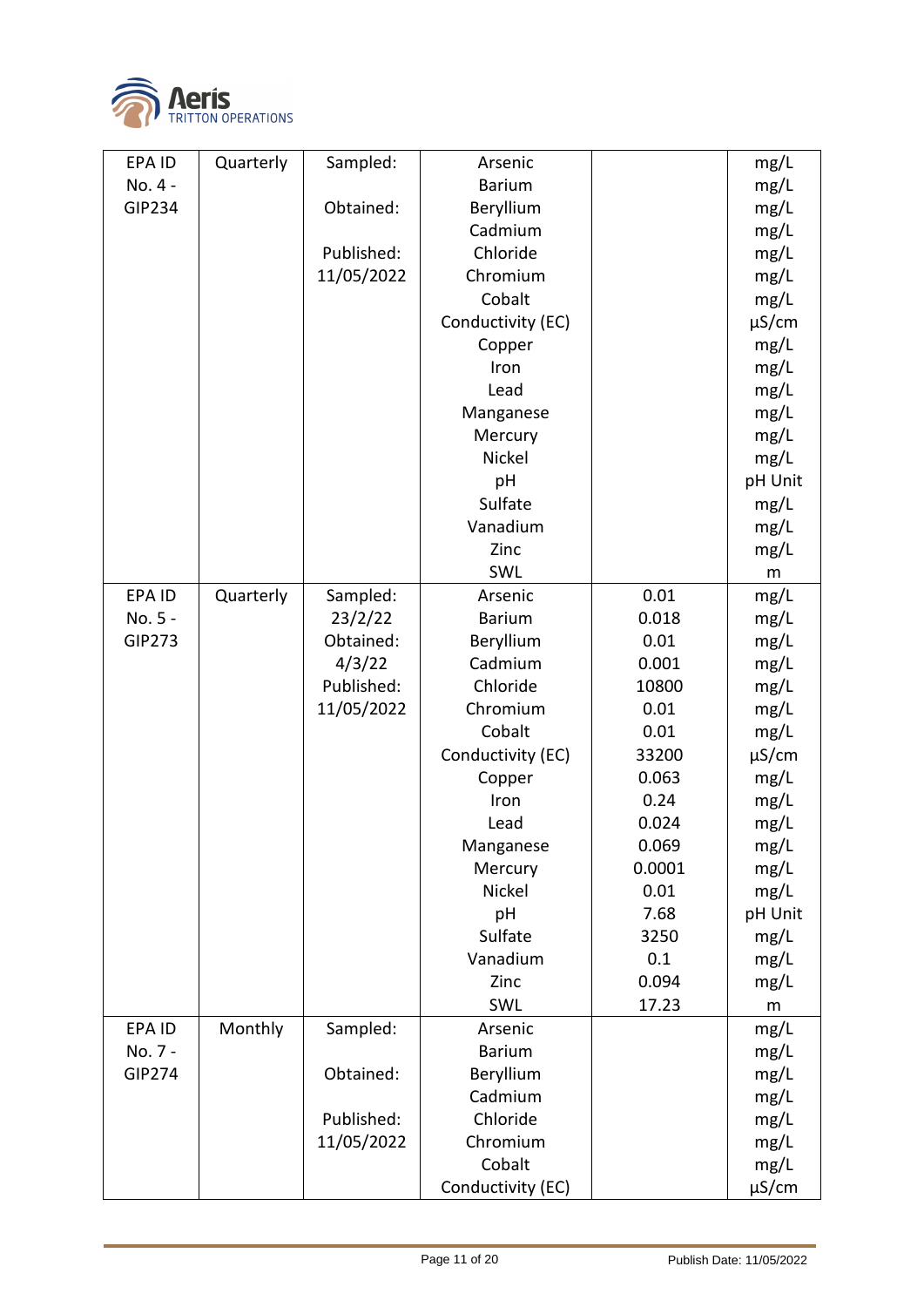

|               |           |            | Copper            |       | mg/L       |
|---------------|-----------|------------|-------------------|-------|------------|
|               |           |            | Iron              |       | mg/L       |
|               |           |            | Lead              |       | mg/L       |
|               |           |            | Manganese         |       | mg/L       |
|               |           |            | Mercury           |       | mg/L       |
|               |           |            | Nickel            |       | mg/L       |
|               |           |            | pH                |       | pH Unit    |
|               |           |            | Sulfate           |       | mg/L       |
|               |           |            | Vanadium          |       | mg/L       |
|               |           |            | Zinc              |       | mg/L       |
|               |           |            | SWL               |       | m          |
| EPA ID        | Quarterly | Sampled:   | Arsenic           |       | mg/L       |
| No. 6 -       |           | 22/2/22    | <b>Barium</b>     |       | mg/L       |
| <b>GIP276</b> |           | Obtained:  | Beryllium         |       | mg/L       |
|               |           |            | Cadmium           |       | mg/L       |
|               |           | Published: | Chloride          |       | mg/L       |
|               |           | 11/05/2022 | Chromium          |       | mg/L       |
|               |           |            | Cobalt            |       | mg/L       |
|               |           |            | Conductivity (EC) |       | $\mu$ S/cm |
|               |           |            | Copper            |       | mg/L       |
|               |           |            | Iron              |       |            |
|               |           |            |                   |       | mg/L       |
|               |           |            | Lead              |       | mg/L       |
|               |           |            | Manganese         |       | mg/L       |
|               |           |            | Mercury           |       | mg/L       |
|               |           |            | Nickel            |       | mg/L       |
|               |           |            | pH                |       | pH Unit    |
|               |           |            | Sulfate           |       | mg/L       |
|               |           |            | Vanadium          |       | mg/L       |
|               |           |            | Zinc              |       | mg/L       |
|               |           |            | SWL               | 21.16 | m          |
| EPA ID        | Quarterly | Sampled:   | Arsenic           |       | mg/L       |
| No. 8 -       |           | 22/2/22    | <b>Barium</b>     |       | mg/L       |
| <b>GIP277</b> |           | Obtained:  | Beryllium         |       | mg/L       |
|               |           |            | Cadmium           |       | mg/L       |
|               |           | Published: | Chloride          |       | mg/L       |
|               |           | 11/05/2022 | Chromium          |       | mg/L       |
|               |           |            | Cobalt            |       | mg/L       |
|               |           |            | Conductivity (EC) |       | $\mu$ S/cm |
|               |           |            | Copper            |       | mg/L       |
|               |           |            | Iron              |       | mg/L       |
|               |           |            | Lead              |       | mg/L       |
|               |           |            | Manganese         |       | mg/L       |
|               |           |            | Mercury           |       | mg/L       |
|               |           |            | Nickel            |       | mg/L       |
|               |           |            | pH                |       | pH Unit    |
|               |           |            | Sulfate           |       |            |
|               |           |            |                   |       | mg/L       |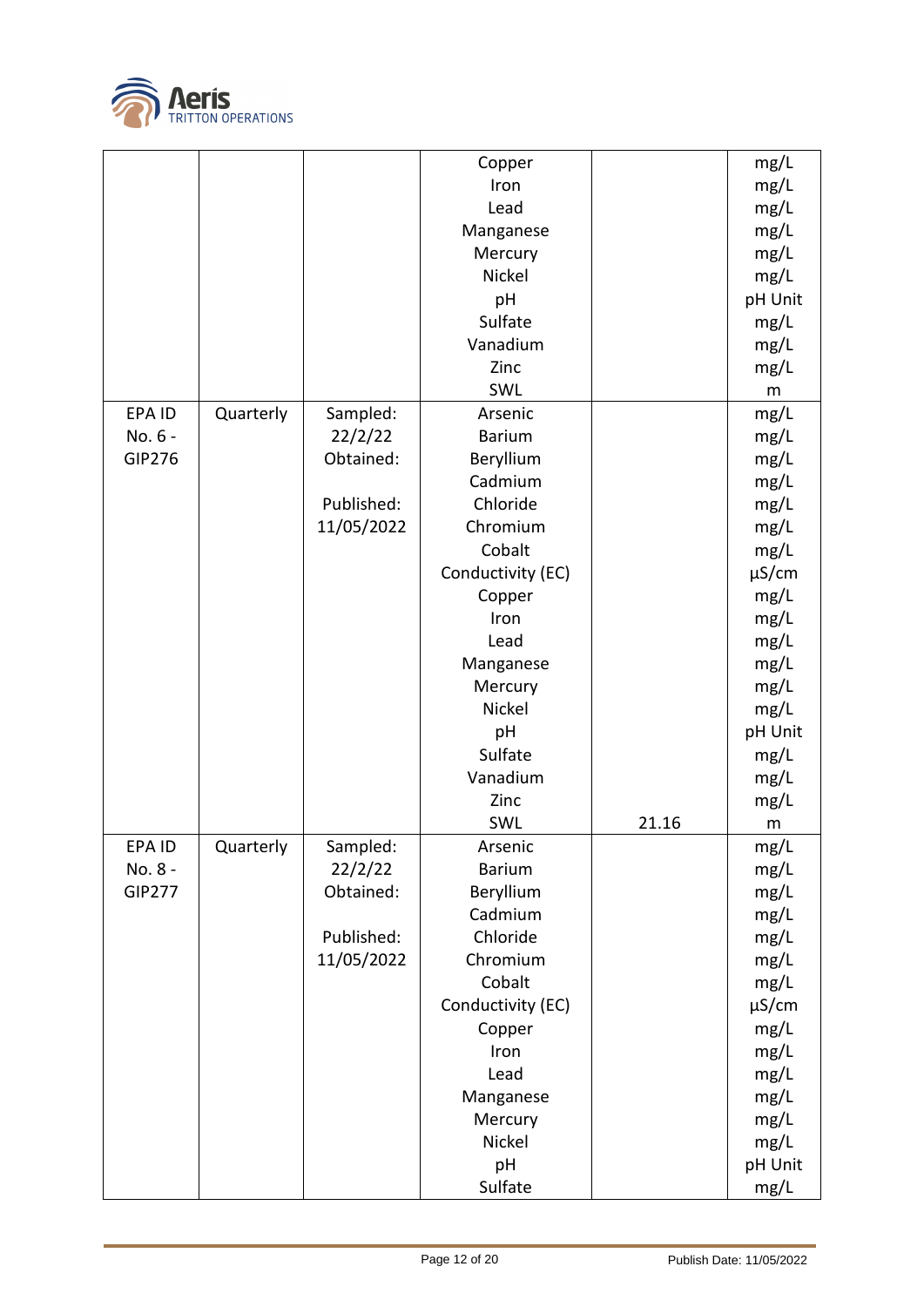

|                |           |            | Vanadium          |       | mg/L       |
|----------------|-----------|------------|-------------------|-------|------------|
|                |           |            | Zinc              |       | mg/L       |
|                |           |            | SWL               | 17.51 | m          |
| EPA ID         | Quarterly | Sampled:   | Arsenic           |       | mg/L       |
| No. 9 -        |           | 22/2/22    | <b>Barium</b>     |       | mg/L       |
| <b>GIP278</b>  |           | Obtained:  | Beryllium         |       | mg/L       |
|                |           |            | Cadmium           |       | mg/L       |
|                |           | Published: | Chloride          |       | mg/L       |
|                |           | 11/05/2022 | Chromium          |       | mg/L       |
|                |           |            | Cobalt            |       | mg/L       |
|                |           |            | Conductivity (EC) |       | $\mu$ S/cm |
|                |           |            | Copper            |       | mg/L       |
|                |           |            | Iron              |       | mg/L       |
|                |           |            | Lead              |       | mg/L       |
|                |           |            | Manganese         |       | mg/L       |
|                |           |            | Mercury           |       | mg/L       |
|                |           |            | Nickel            |       | mg/L       |
|                |           |            | pH                |       | pH Unit    |
|                |           |            | Sulfate           |       | mg/L       |
|                |           |            | Vanadium          |       | mg/L       |
|                |           |            | Zinc              |       | mg/L       |
|                |           |            | SWL               | 25.61 | m          |
| EPA ID         | Quarterly | Sampled:   | Arsenic           |       | mg/L       |
| No. 10 -       |           | 22/2/22    | <b>Barium</b>     |       | mg/L       |
| <b>GIP279A</b> |           | Obtained:  | Beryllium         |       | mg/L       |
|                |           |            | Cadmium           |       | mg/L       |
|                |           | Published: | Chloride          |       | mg/L       |
|                |           | 11/05/2022 | Chromium          |       | mg/L       |
|                |           |            | Cobalt            |       | mg/L       |
|                |           |            | Conductivity (EC) |       | $\mu$ S/cm |
|                |           |            | Copper            |       | mg/L       |
|                |           |            | Iron              |       | mg/L       |
|                |           |            | Lead              |       | mg/L       |
|                |           |            | Manganese         |       | mg/L       |
|                |           |            | Mercury           |       | mg/L       |
|                |           |            | Nickel            |       | mg/L       |
|                |           |            | pH                |       | pH Unit    |
|                |           |            | Sulfate           |       | mg/L       |
|                |           |            | Vanadium          |       | mg/L       |
|                |           |            | Zinc              |       | mg/L       |
|                |           |            | SWL               | 24.99 | m          |
| EPA ID         | Quarterly | Sampled:   | Arsenic           |       | mg/L       |
| No. 11 -       |           | 22/2/22    | <b>Barium</b>     |       | mg/L       |
| <b>GIP280A</b> |           | Obtained:  | Beryllium         |       | mg/L       |
|                |           |            | Cadmium           |       | mg/L       |
|                |           | Published: | Chloride          |       | mg/L       |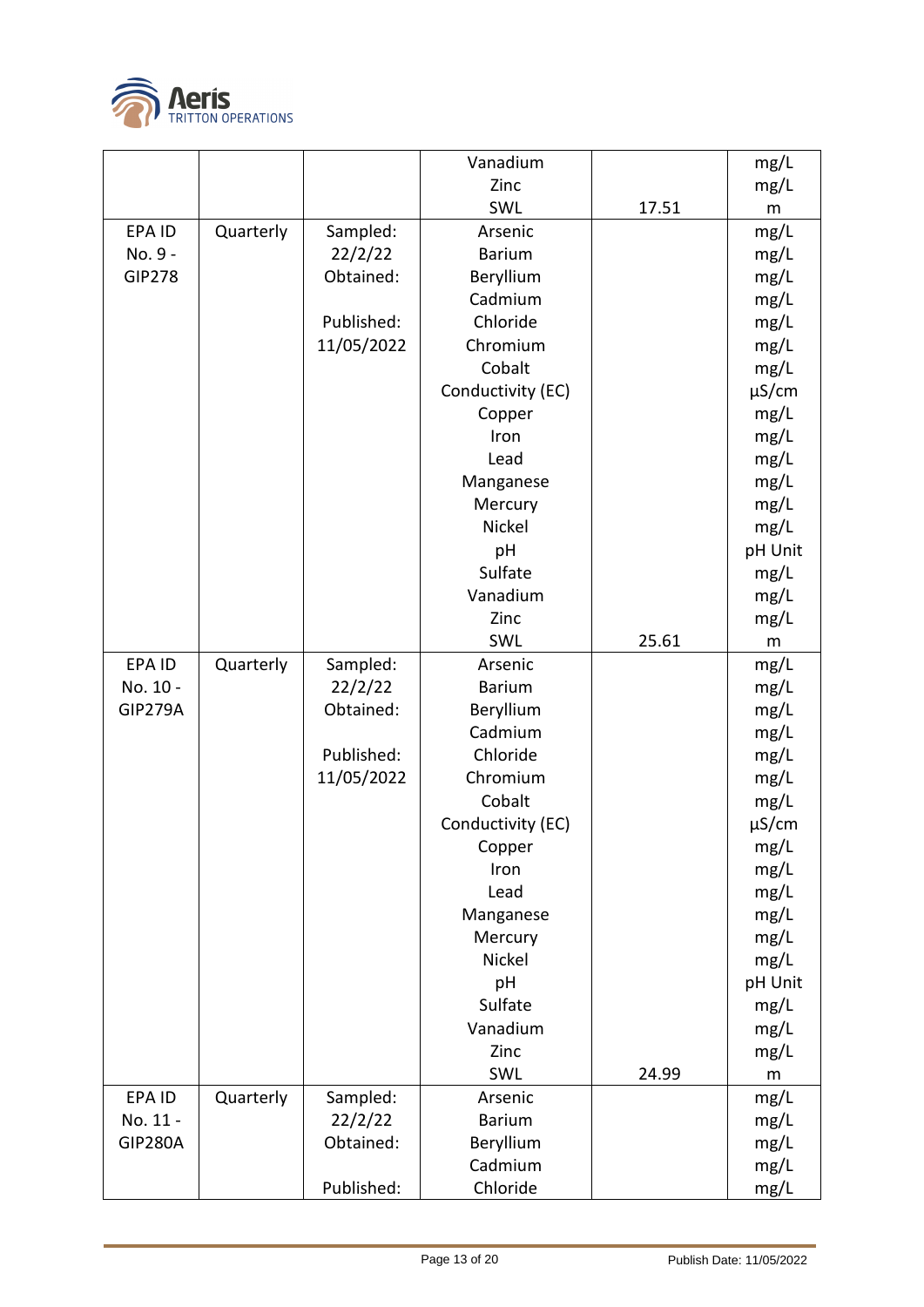

|               |         | 11/05/2022 | Chromium          |        | mg/L       |
|---------------|---------|------------|-------------------|--------|------------|
|               |         |            | Cobalt            |        | mg/L       |
|               |         |            | Conductivity (EC) |        | $\mu$ S/cm |
|               |         |            | Copper            |        | mg/L       |
|               |         |            | Iron              |        | mg/L       |
|               |         |            | Lead              |        | mg/L       |
|               |         |            | Manganese         |        | mg/L       |
|               |         |            | Mercury           |        | mg/L       |
|               |         |            | Nickel            |        | mg/L       |
|               |         |            | pH                |        | pH Unit    |
|               |         |            | Sulfate           |        | mg/L       |
|               |         |            | Vanadium          |        | mg/L       |
|               |         |            | Zinc              |        | mg/L       |
|               |         |            | SWL               | 22.79  | m          |
| EPA ID        | Monthly | Sampled:   | Arsenic           | 0.001  | mg/L       |
| No. 12 -      |         | 16/2/22    | <b>Barium</b>     | 0.014  | mg/L       |
| <b>GIP290</b> |         | Obtained:  | Beryllium         | 0.001  | mg/L       |
|               |         | 4/3/22     | Cadmium           | 0.0397 | mg/L       |
|               |         | Published: | Chloride          | 3880   | mg/L       |
|               |         | 11/05/2022 | Chromium          | 0.001  | mg/L       |
|               |         |            | Cobalt            | 0.374  | mg/L       |
|               |         |            | Conductivity (EC) | 16000  | $\mu$ S/cm |
|               |         |            | Copper            | 1.1    | mg/L       |
|               |         |            | Iron              | 0.51   | mg/L       |
|               |         |            | Lead              | 0.001  | mg/L       |
|               |         |            | Manganese         | 10.3   | mg/L       |
|               |         |            | Mercury           | 0.0001 | mg/L       |
|               |         |            | Nickel            | 0.092  | mg/L       |
|               |         |            | pH                | 7.53   | pH Unit    |
|               |         |            | Sulfate           | 4130   | mg/L       |
|               |         |            | Vanadium          | 0.01   | mg/L       |
|               |         |            | Zinc              | 1.42   | mg/L       |
|               |         |            | SWL               | 15.62  | m          |
| EPA ID        | Monthly | Sampled:   | Arsenic           |        | mg/L       |
| No. 13 -      |         |            | <b>Barium</b>     |        | mg/L       |
| GIP291        |         | Obtained:  | Beryllium         |        | mg/L       |
|               |         |            | Cadmium           |        | mg/L       |
|               |         | Published: | Chloride          |        | mg/L       |
|               |         | 11/05/2022 | Chromium          |        | mg/L       |
|               |         |            | Cobalt            |        | mg/L       |
|               |         |            | Conductivity (EC) |        | $\mu$ S/cm |
|               |         |            | Copper            |        | mg/L       |
|               |         |            | Iron              |        | mg/L       |
|               |         |            | Lead              |        | mg/L       |
|               |         |            | Manganese         |        | mg/L       |
|               |         |            | Mercury           |        | mg/L       |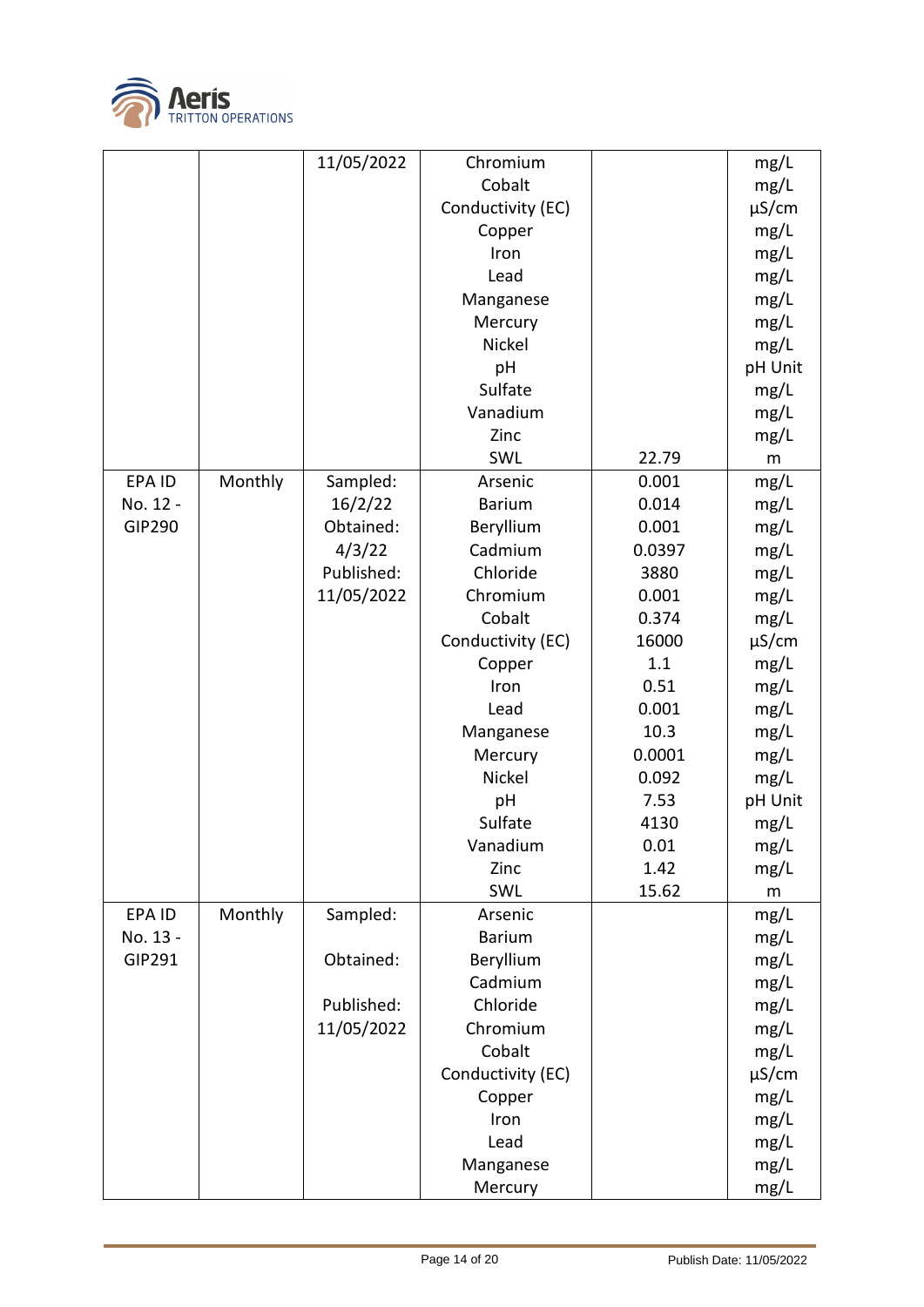

|                |         |            | Nickel            |        | mg/L       |
|----------------|---------|------------|-------------------|--------|------------|
|                |         |            | pH                |        | pH Unit    |
|                |         |            | Sulfate           |        | mg/L       |
|                |         |            | Vanadium          |        | mg/L       |
|                |         |            | Zinc              |        | mg/L       |
|                |         |            | SWL               |        | m          |
| EPA ID         | Monthly | Sampled:   | Arsenic           | 0.064  | mg/L       |
| No. 14 -       |         | 16/2/22    | <b>Barium</b>     | 0.01   | mg/L       |
| <b>GIP292A</b> |         | Obtained:  | Beryllium         | 0.119  | mg/L       |
|                |         | 4/3/22     | Cadmium           | 4.12   | mg/L       |
|                |         | Published: | Chloride          | 1980   | mg/L       |
|                |         | 11/05/2022 | Chromium          | 0.194  | mg/L       |
|                |         |            | Cobalt            | 65.4   | mg/L       |
|                |         |            | Conductivity (EC) | 30400  | $\mu$ S/cm |
|                |         |            | Copper            | 287    | mg/L       |
|                |         |            | Iron              | 131    | mg/L       |
|                |         |            | Lead              | 0.01   | mg/L       |
|                |         |            | Manganese         | 587    | mg/L       |
|                |         |            | Mercury           | 0.0001 | mg/L       |
|                |         |            | Nickel            | 22     | mg/L       |
|                |         |            | pH                | 3.48   | pH Unit    |
|                |         |            | Sulfate           | 39200  | mg/L       |
|                |         |            | Vanadium          | 0.2    | mg/L       |
|                |         |            | Zinc              | 313    | mg/L       |
|                |         |            | SWL               | 8.72   | m          |
| <b>EPAID</b>   | Monthly | Sampled:   | Arsenic           |        | mg/L       |
| No. 16 -       |         | 16/2/22    | <b>Barium</b>     |        | mg/L       |
| GIP292AS       |         | Obtained:  | Beryllium         |        | mg/L       |
|                |         | <b>DRY</b> | Cadmium           |        | mg/L       |
|                |         | Published: | Chloride          |        | mg/L       |
|                |         | 11/05/2022 | Chromium          |        | mg/L       |
|                |         |            | Cobalt            |        | mg/L       |
|                |         |            | Conductivity (EC) |        | $\mu$ S/cm |
|                |         |            | Copper            |        | mg/L       |
|                |         |            | Iron              |        | mg/L       |
|                |         |            | Lead              |        | mg/L       |
|                |         |            | Manganese         |        | mg/L       |
|                |         |            | Mercury           |        | mg/L       |
|                |         |            | Nickel            |        | mg/L       |
|                |         |            | pH                |        | pH Unit    |
|                |         |            | Sulfate           |        | mg/L       |
|                |         |            | Vanadium          |        | mg/L       |
|                |         |            | Zinc              |        | mg/L       |
|                |         |            | SWL               | 10.31  | m          |
| EPA ID         | Monthly | Sampled:   | Arsenic           | 0.056  | mg/L       |
| No. 17 -       |         | 16/2/22    | Barium            | 0.01   | mg/L       |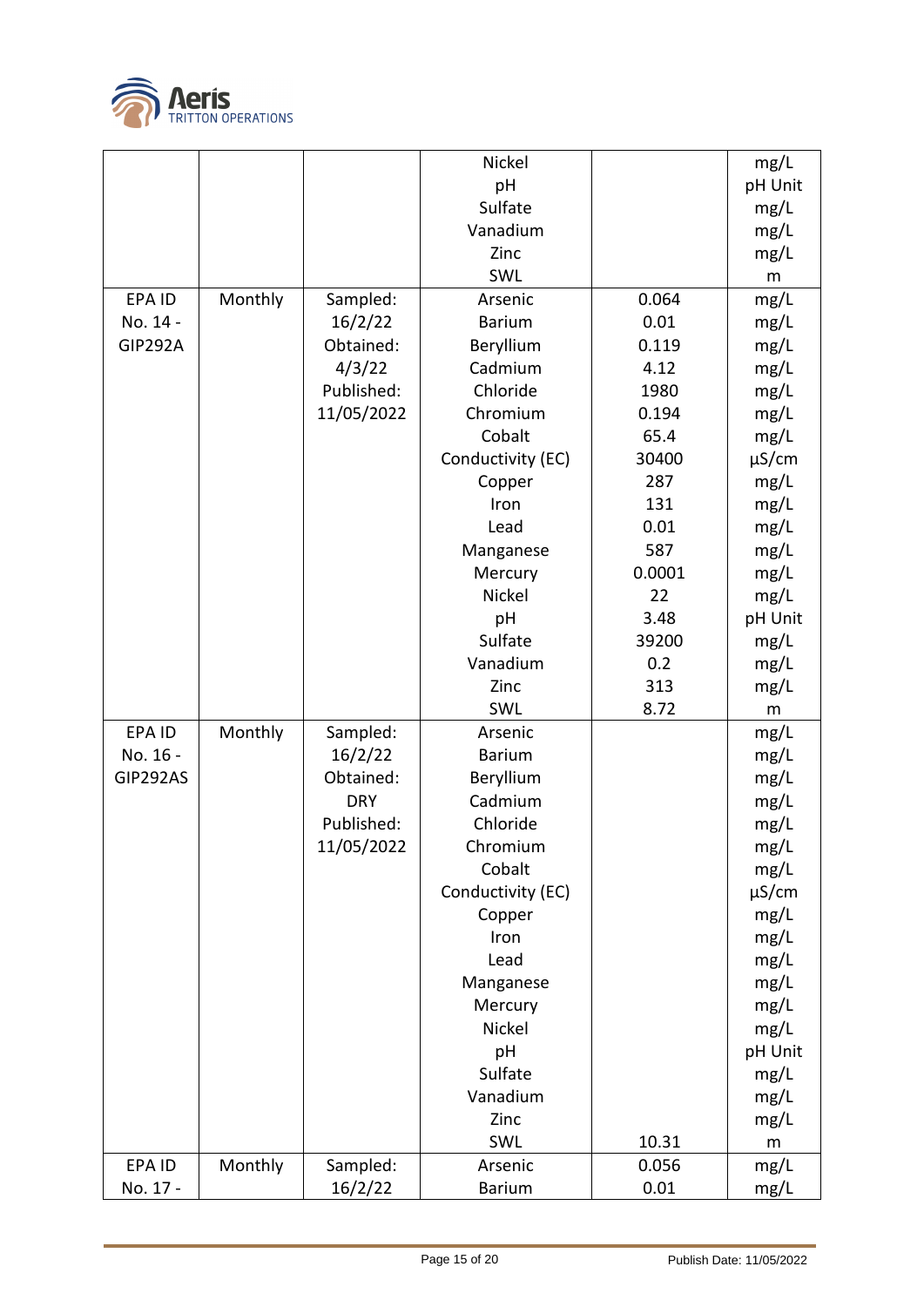

| <b>GIP293</b> |         | Obtained:  | Beryllium         | 0.029  | mg/L       |
|---------------|---------|------------|-------------------|--------|------------|
|               |         | 4/3/22     | Cadmium           | 3.17   | mg/L       |
|               |         |            | Chloride          | 4200   | mg/L       |
|               |         | Published: | Chromium          | 0.066  | mg/L       |
|               |         | 11/05/2022 | Cobalt            | 45.7   | mg/L       |
|               |         |            | Conductivity (EC) | 39300  | $\mu$ S/cm |
|               |         |            | Copper            | 98.6   | mg/L       |
|               |         |            | Iron              | 0.8    | mg/L       |
|               |         |            | Lead              | 0.01   | mg/L       |
|               |         |            | Manganese         | 637    | mg/L       |
|               |         |            | Mercury           | 0.0006 | mg/L       |
|               |         |            | Nickel            | 16.2   | mg/L       |
|               |         |            | pH                | 3.84   | pH Unit    |
|               |         |            | Sulfate           | 40000  | mg/L       |
|               |         |            | Vanadium          | 0.1    | mg/L       |
|               |         |            | Zinc              | 185    | mg/L       |
|               |         |            | SWL               | 15.19  | ${\sf m}$  |
| EPA ID        | Monthly | Sampled:   | Arsenic           |        | mg/L       |
| No. 18 -      |         |            | <b>Barium</b>     |        | mg/L       |
| <b>GIP294</b> |         | Obtained:  | Beryllium         |        | mg/L       |
|               |         |            | Cadmium           |        | mg/L       |
|               |         | Published: | Chloride          |        | mg/L       |
|               |         | 11/05/2022 | Chromium          |        | mg/L       |
|               |         |            | Cobalt            |        | mg/L       |
|               |         |            | Conductivity (EC) |        | $\mu$ S/cm |
|               |         |            | Copper            |        | mg/L       |
|               |         |            | Iron              |        | mg/L       |
|               |         |            | Lead              |        | mg/L       |
|               |         |            | Manganese         |        | mg/L       |
|               |         |            | Mercury           |        | mg/L       |
|               |         |            | Nickel            |        | mg/L       |
|               |         |            | pH                |        | pH Unit    |
|               |         |            | Sulfate           |        | mg/L       |
|               |         |            | Vanadium          |        | mg/L       |
|               |         |            | Zinc              |        | mg/L       |
|               |         |            | SWL               |        | ${\sf m}$  |
| EPA ID        | Monthly | Sampled:   | Arsenic           |        | mg/L       |
| No. 19 -      |         |            | <b>Barium</b>     |        | mg/L       |
| <b>GIP295</b> |         | Obtained:  | Beryllium         |        | mg/L       |
|               |         |            | Cadmium           |        | mg/L       |
|               |         | Published: | Chloride          |        | mg/L       |
|               |         | 11/05/2022 | Chromium          |        | mg/L       |
|               |         |            | Cobalt            |        | mg/L       |
|               |         |            | Conductivity (EC) |        | $\mu$ S/cm |
|               |         |            | Copper            |        | mg/L       |
|               |         |            | Iron              |        | mg/L       |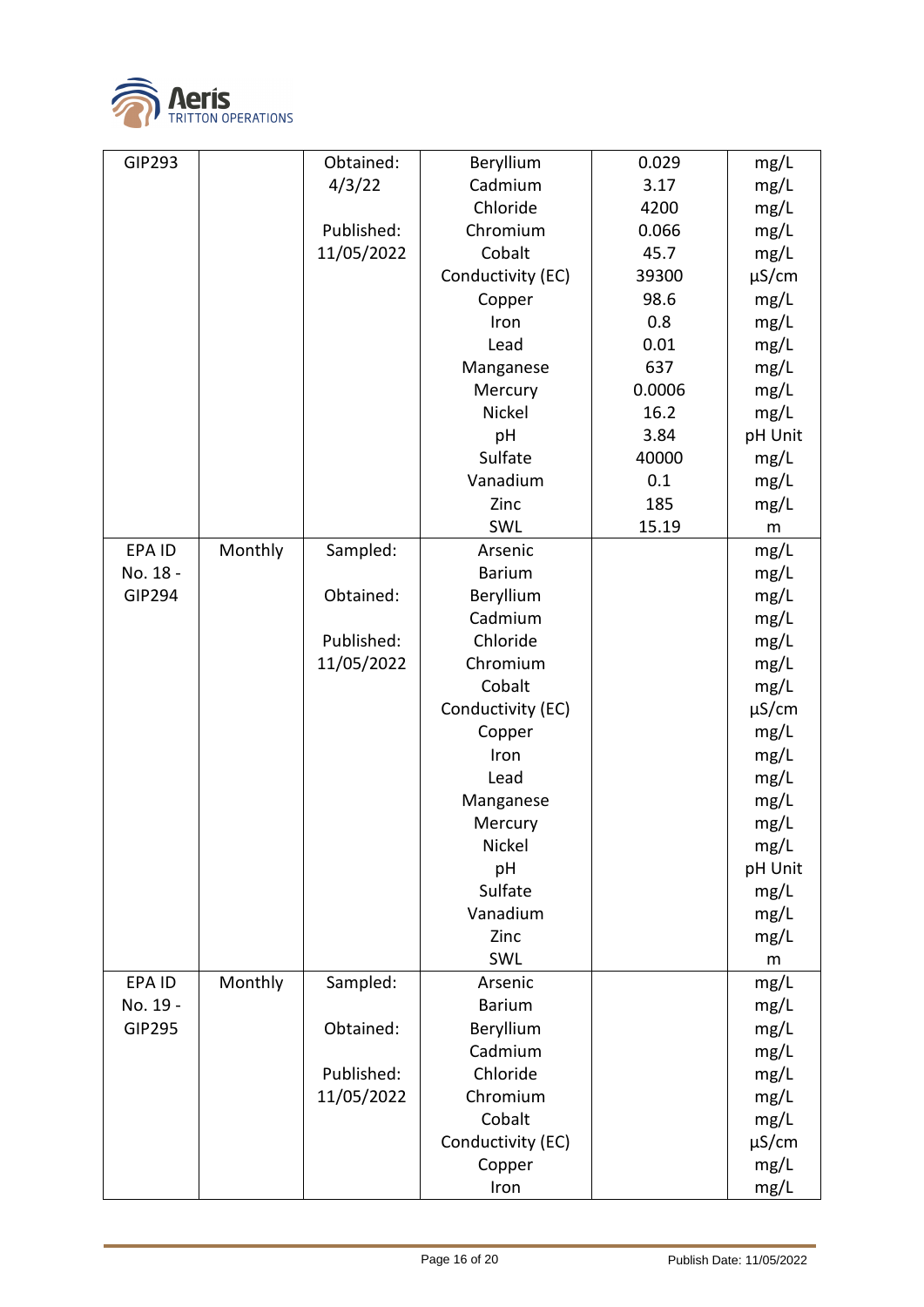

|               |         |            | Lead              |        | mg/L       |
|---------------|---------|------------|-------------------|--------|------------|
|               |         |            | Manganese         |        | mg/L       |
|               |         |            | Mercury           |        | mg/L       |
|               |         |            | Nickel            |        | mg/L       |
|               |         |            | pH                |        | pH Unit    |
|               |         |            | Sulfate           |        | mg/L       |
|               |         |            | Vanadium          |        | mg/L       |
|               |         |            | Zinc              |        | mg/L       |
|               |         |            | SWL               |        | m          |
| EPA ID        | Monthly | Sampled:   | Arsenic           | 0.001  | mg/L       |
| No. 20 -      |         | 18/2/22    | <b>Barium</b>     | 0.01   | mg/L       |
| GIP296        |         | Obtained:  | Beryllium         | 0.001  | mg/L       |
|               |         | 4/3/22     | Cadmium           | 0.0006 | mg/L       |
|               |         | Published: | Chloride          | 947    | mg/L       |
|               |         | 11/05/2022 | Chromium          | 0.001  | mg/L       |
|               |         |            | Cobalt            | 0.008  |            |
|               |         |            | Conductivity (EC) | 13100  | mg/L       |
|               |         |            |                   | 0.039  | $\mu$ S/cm |
|               |         |            | Copper            |        | mg/L       |
|               |         |            | Iron              | 0.05   | mg/L       |
|               |         |            | Lead              | 0.001  | mg/L       |
|               |         |            | Manganese         | 0.091  | mg/L       |
|               |         |            | Mercury           | 0.0001 | mg/L       |
|               |         |            | Nickel            | 0.007  | mg/L       |
|               |         |            | pH                | 7.7    | pH Unit    |
|               |         |            | Sulfate           | 6450   | mg/L       |
|               |         |            | Vanadium          | 0.01   | mg/L       |
|               |         |            | Zinc              | 0.059  | mg/L       |
|               |         |            | SWL               | 8.35   | m          |
| EPA ID        | Monthly | Sampled:   | Arsenic           | 0.005  | mg/L       |
| No. 21 -      |         | 24/2/22    | <b>Barium</b>     | 0.001  | mg/L       |
| <b>GIP297</b> |         | Obtained:  | Beryllium         | 0.001  | mg/L       |
|               |         | 4/3/22     | Cadmium           | 0.0003 | mg/L       |
|               |         | Published: | Chloride          | 119    | mg/L       |
|               |         | 11/05/2022 | Chromium          | 0.001  | mg/L       |
|               |         |            | Cobalt            | 0.002  | mg/L       |
|               |         |            | Conductivity (EC) | 1160   | $\mu$ S/cm |
|               |         |            | Copper            | 0.041  | mg/L       |
|               |         |            | Iron              | 0.06   | mg/L       |
|               |         |            | Lead              | 0.001  | mg/L       |
|               |         |            | Manganese         | 0.063  | mg/L       |
|               |         |            | Mercury           | 0.0001 | mg/L       |
|               |         |            | Nickel            | 0.002  | mg/L       |
|               |         |            | pH                | 7.79   | pH Unit    |
|               |         |            | Sulfate           | 220    | mg/L       |
|               |         |            | Vanadium          | 0.01   | mg/L       |
|               |         |            | Zinc              | 0.058  | mg/L       |
|               |         |            |                   |        |            |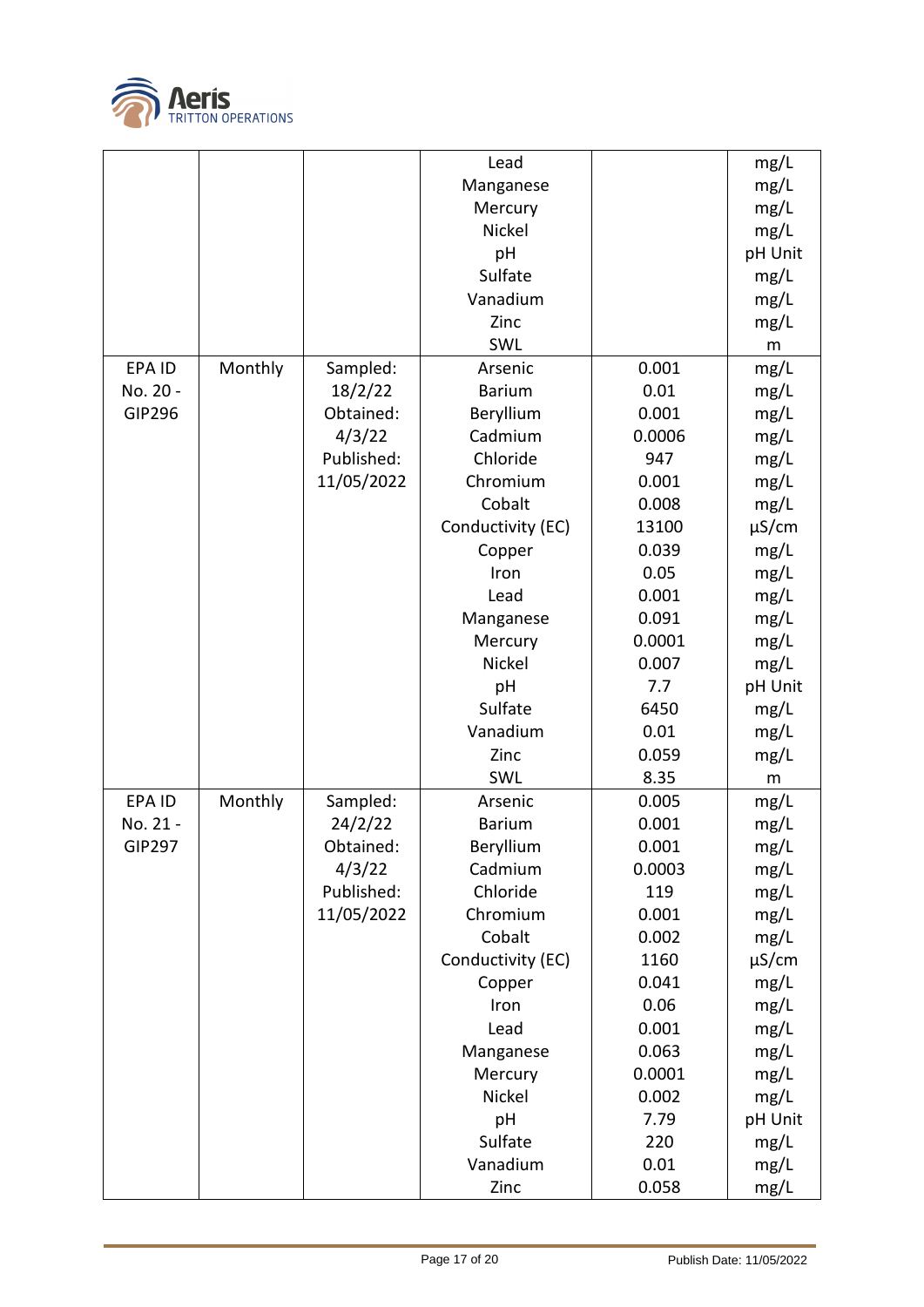

|               |         |            | SWL               | 22.91 | m          |
|---------------|---------|------------|-------------------|-------|------------|
| EPA ID        | Monthly | Sampled:   | Arsenic           |       | mg/L       |
| No. 22 -      |         |            | <b>Barium</b>     |       | mg/L       |
| <b>GIP298</b> |         | Obtained:  | Beryllium         |       | mg/L       |
|               |         |            | Cadmium           |       | mg/L       |
|               |         | Published: | Chloride          |       | mg/L       |
|               |         | 11/05/2022 | Chromium          |       | mg/L       |
|               |         |            | Cobalt            |       | mg/L       |
|               |         |            | Conductivity (EC) |       | µS/cm      |
|               |         |            | Copper            |       | mg/L       |
|               |         |            | Iron              |       | mg/L       |
|               |         |            | Lead              |       | mg/L       |
|               |         |            | Manganese         |       | mg/L       |
|               |         |            | Mercury           |       | mg/L       |
|               |         |            | Nickel            |       | mg/L       |
|               |         |            | pH                |       | pH Unit    |
|               |         |            | Sulfate           |       | mg/L       |
|               |         |            | Vanadium          |       | mg/L       |
|               |         |            | Zinc              |       | mg/L       |
|               |         |            | SWL               |       | m          |
| EPA ID        | Monthly | Sampled:   | Arsenic           |       | mg/L       |
| No. 23 -      |         |            | <b>Barium</b>     |       | mg/L       |
| <b>GIP299</b> |         | Obtained:  | Beryllium         |       | mg/L       |
|               |         |            | Cadmium           |       | mg/L       |
|               |         | Published: | Chloride          |       | mg/L       |
|               |         | 11/05/2022 | Chromium          |       | mg/L       |
|               |         |            | Cobalt            |       | mg/L       |
|               |         |            | Conductivity (EC) |       | $\mu$ S/cm |
|               |         |            | Copper            |       | mg/L       |
|               |         |            | Iron              |       | mg/L       |
|               |         |            | Lead              |       | mg/L       |
|               |         |            | Manganese         |       | mg/L       |
|               |         |            | Mercury           |       | mg/L       |
|               |         |            | Nickel            |       | mg/L       |
|               |         |            | pH                |       | pH Unit    |
|               |         |            | Sulfate           |       | mg/L       |
|               |         |            | Vanadium          |       | mg/L       |
|               |         |            | Zinc              |       | mg/L       |
|               |         |            | SWL               |       | m          |
| EPA ID        | Monthly | Sampled:   | Arsenic           |       | mg/L       |
| No. 24 -      |         |            | <b>Barium</b>     |       | mg/L       |
| GIP300        |         | Obtained:  | Beryllium         |       | mg/L       |
|               |         |            | Cadmium           |       | mg/L       |
|               |         | Published: | Chloride          |       | mg/L       |
|               |         | 11/05/2022 | Chromium          |       | mg/L       |
|               |         |            | Cobalt            |       | mg/L       |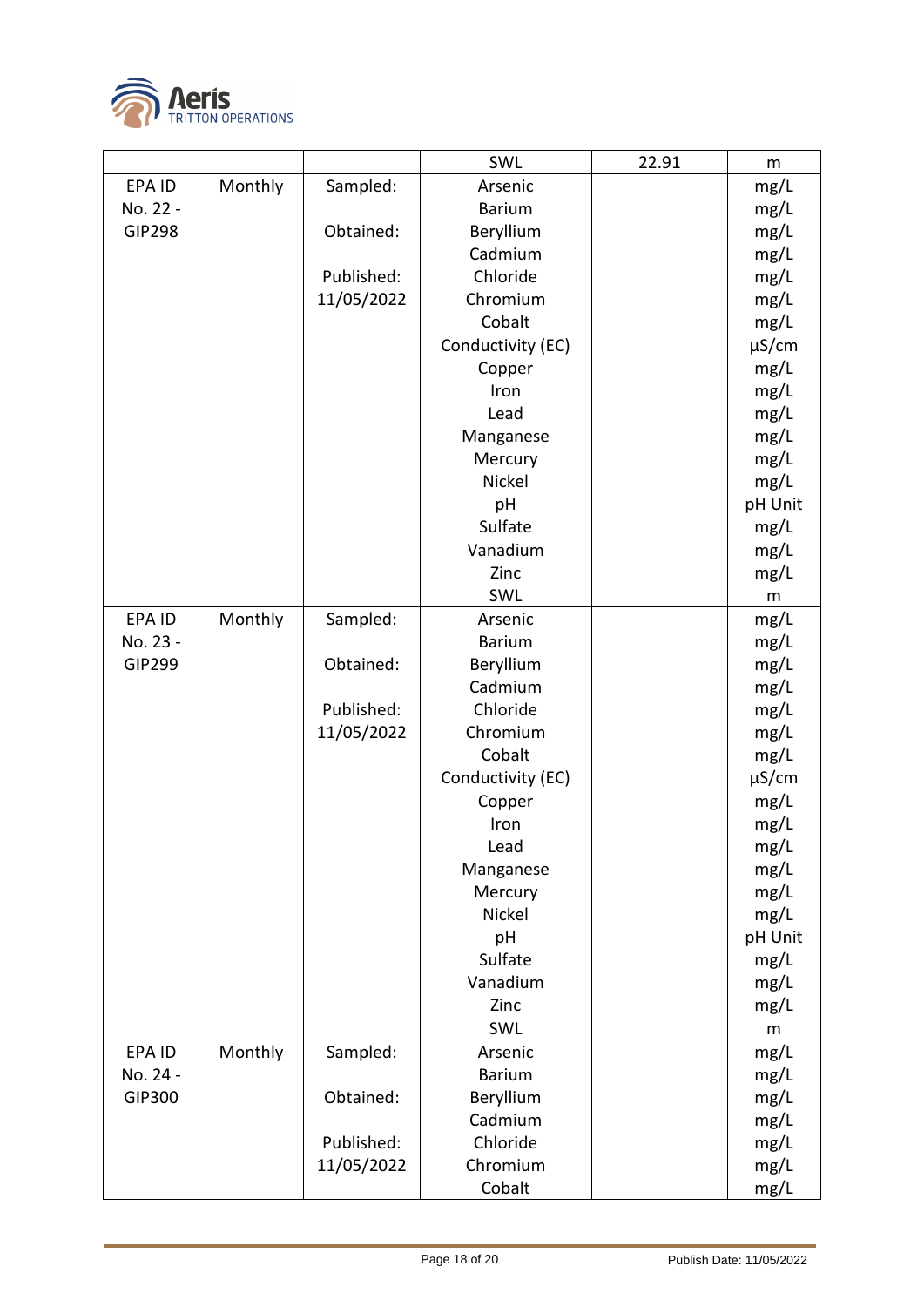

|          |         |            | Conductivity (EC) |        | $\mu$ S/cm |
|----------|---------|------------|-------------------|--------|------------|
|          |         |            | Copper            |        | mg/L       |
|          |         |            | Iron              |        | mg/L       |
|          |         |            | Lead              |        | mg/L       |
|          |         |            | Manganese         |        | mg/L       |
|          |         |            | Mercury           |        | mg/L       |
|          |         |            | Nickel            |        | mg/L       |
|          |         |            | pH                |        | pH Unit    |
|          |         |            | Sulfate           |        | mg/L       |
|          |         |            | Vanadium          |        | mg/L       |
|          |         |            | Zinc              |        | mg/L       |
|          |         |            | SWL               |        | m          |
| EPA ID   | Monthly | Sampled:   | Arsenic           |        | mg/L       |
| No. 25 - |         |            | <b>Barium</b>     |        | mg/L       |
| GIP301   |         | Obtained:  | Beryllium         |        | mg/L       |
|          |         |            | Cadmium           |        | mg/L       |
|          |         | Published: | Chloride          |        | mg/L       |
|          |         | 11/05/2022 | Chromium          |        | mg/L       |
|          |         |            | Cobalt            |        | mg/L       |
|          |         |            | Conductivity (EC) |        | $\mu$ S/cm |
|          |         |            | Copper            |        | mg/L       |
|          |         |            | Iron              |        | mg/L       |
|          |         |            | Lead              |        | mg/L       |
|          |         |            | Manganese         |        | mg/L       |
|          |         |            | Mercury           |        | mg/L       |
|          |         |            | Nickel            |        | mg/L       |
|          |         |            | pH                |        | pH Unit    |
|          |         |            | Sulfate           |        | mg/L       |
|          |         |            | Vanadium          |        | mg/L       |
|          |         |            | Zinc              |        | mg/L       |
|          |         |            | SWL               |        | ${\sf m}$  |
| EPA ID   | Monthly | Sampled:   | Arsenic           | 0.01   | mg/L       |
| No. 26 - |         | 24/2/22    | <b>Barium</b>     | 0.01   | mg/L       |
| GIP302   |         | Obtained:  | Beryllium         | 0.01   | mg/L       |
|          |         | 4/3/22     | Cadmium           | 0.0082 | mg/L       |
|          |         | Published: | Chloride          | 9250   | mg/L       |
|          |         | 11/05/2022 | Chromium          | 0.044  | mg/L       |
|          |         |            | Cobalt            | 0.101  | mg/L       |
|          |         |            | Conductivity (EC) | 30100  | $\mu$ S/cm |
|          |         |            | Copper            | 0.641  | mg/L       |
|          |         |            | Iron              | 0.32   | mg/L       |
|          |         |            | Lead              | 0.01   | mg/L       |
|          |         |            | Manganese         | 1.23   | mg/L       |
|          |         |            | Mercury           | 0.0001 | mg/L       |
|          |         |            | Nickel            | 0.41   | mg/L       |
|          |         |            | pH                | 7.61   | pH Unit    |